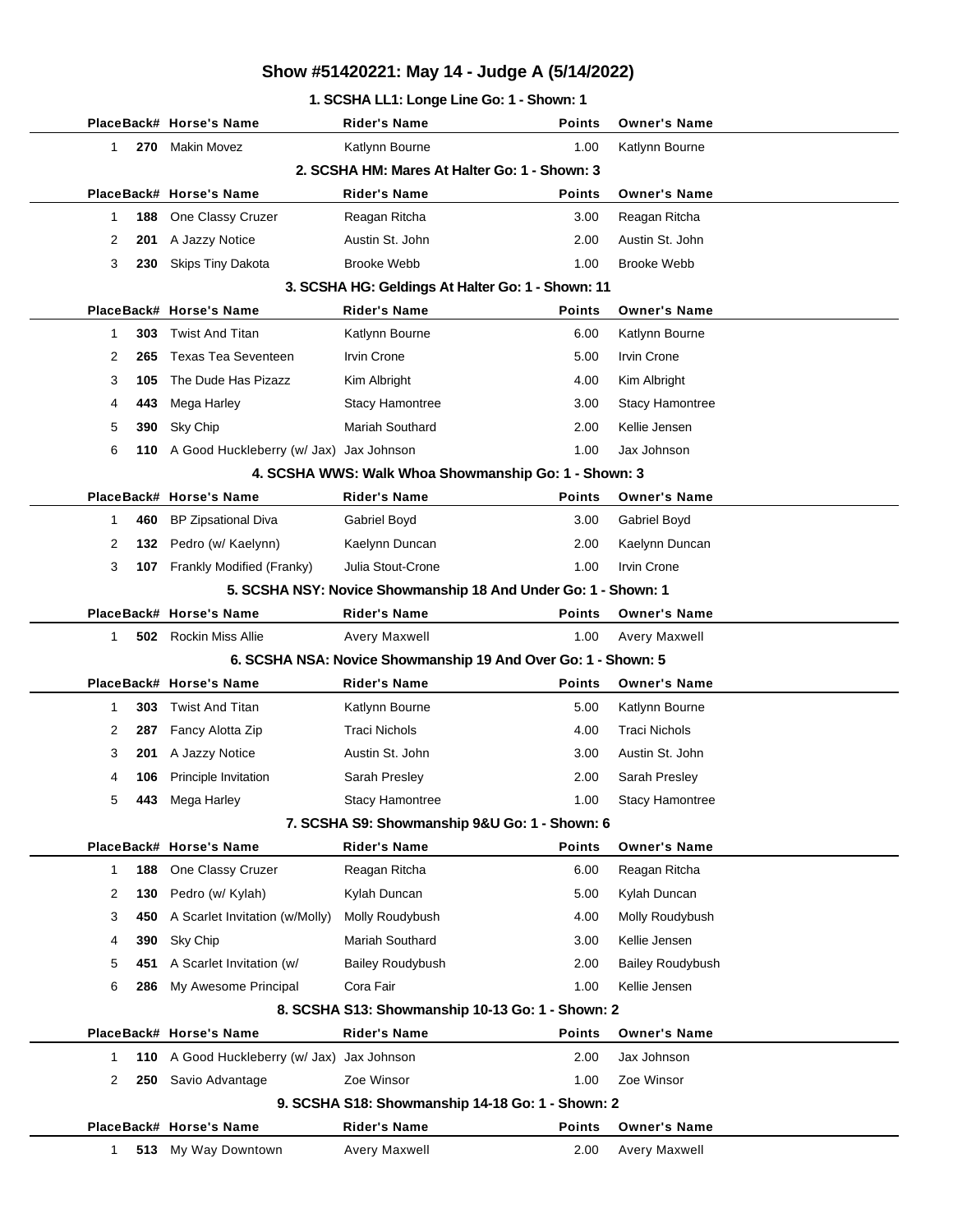|              |       |                             | Show #51420221: May 14 - Judge A (5/14/2022)                              |               |                      |  |
|--------------|-------|-----------------------------|---------------------------------------------------------------------------|---------------|----------------------|--|
| 2            |       | 191 Grand Slam Leguer       | <b>Brady Papay</b>                                                        | 1.00          | <b>Brady Papay</b>   |  |
|              |       |                             | 10. SCSHA S19: Showmanship 19&O Go: 1 - Shown: 5                          |               |                      |  |
|              |       | PlaceBack# Horse's Name     | <b>Rider's Name</b>                                                       | <b>Points</b> | <b>Owner's Name</b>  |  |
| 1            | 303   | <b>Twist And Titan</b>      | Katlynn Bourne                                                            | 5.00          | Katlynn Bourne       |  |
| 2            | 201   | A Jazzy Notice              | Austin St. John                                                           | 4.00          | Austin St. John      |  |
| 3            | 263   | Ashleo Rawhide (Ash)        | <b>Becky Sutton</b>                                                       | 3.00          | <b>Becky Sutton</b>  |  |
| 4            | 106   | Principle Invitation        | Sarah Presley                                                             | 2.00          | Sarah Presley        |  |
| 5            | 414   | HF Highway Man (Shakey)     | Kim Bothwell                                                              | 1.00          | Kim Bothwell         |  |
|              |       |                             | 11. SCSHA SS: Showmanship Select 50&O Go: 1 - Shown: 4                    |               |                      |  |
|              |       | PlaceBack# Horse's Name     | <b>Rider's Name</b>                                                       | <b>Points</b> | <b>Owner's Name</b>  |  |
| 1            | 294   | Saw The Magic               | Cindy Rambo                                                               | 4.00          | Cindy Rambo          |  |
| 2            | 263   | Ashleo Rawhide (Ash)        | <b>Becky Sutton</b>                                                       | 3.00          | <b>Becky Sutton</b>  |  |
| 3            | 414   | HF Highway Man (Shakey)     | Kim Bothwell                                                              | 2.00          | Kim Bothwell         |  |
| 4            | 394   | Ima Seductive Dude          | Janice Stockdale                                                          | 1.00          | Janice Stockdale     |  |
|              |       |                             | 12. SCSHA PHUST: Practice Hunter Under Saddle Walk Trot Go: 1 - Shown: 3  |               |                      |  |
|              |       | PlaceBack# Horse's Name     | <b>Rider's Name</b>                                                       | Points        | <b>Owner's Name</b>  |  |
| 0            | 164   | Diamond Trax (w/ Avery)     | Avery Jost                                                                | 0.00          | Avery Jost           |  |
| 0            | 287   | Fancy Alotta Zip            | <b>Traci Nichols</b>                                                      | 0.00          | <b>Traci Nichols</b> |  |
| 0            | 501   | Cuz My Hearthrob            | Avery Maxwell                                                             | 0.00          | <b>Avery Maxwell</b> |  |
|              |       |                             | 13. SCSHA PHUSL: Practice Hunter Under Saddle Canter Go: 1 - Shown: 3     |               |                      |  |
|              |       | PlaceBack# Horse's Name     | <b>Rider's Name</b>                                                       | <b>Points</b> | <b>Owner's Name</b>  |  |
| 0            | 164   | Diamond Trax (w/ Avery)     | Avery Jost                                                                | 0.00          | Avery Jost           |  |
| 0            | 287   | Fancy Alotta Zip            | <b>Traci Nichols</b>                                                      | 0.00          | <b>Traci Nichols</b> |  |
| 0            | 501   | Cuz My Hearthrob            | Avery Maxwell                                                             | 0.00          | <b>Avery Maxwell</b> |  |
|              |       |                             | 16. SCSHA HUST9: WT Hunter Under Saddle 9&U Go: 1 - Shown: 2              |               |                      |  |
|              |       | PlaceBack# Horse's Name     | Rider's Name                                                              | <b>Points</b> | <b>Owner's Name</b>  |  |
| 1            | 390   | Sky Chip                    | Mariah Southard                                                           | 2.00          | Kellie Jensen        |  |
| 2            | 286   | My Awesome Principal        | Cora Fair                                                                 | 1.00          | Kellie Jensen        |  |
|              |       |                             | 17. SCSHA HUST18: WT Hunter Under Saddle 10-18 Go: 1 - Shown: 2           |               |                      |  |
|              |       | PlaceBack# Horse's Name     | Rider's Name                                                              | <b>Points</b> | <b>Owner's Name</b>  |  |
| 1            | 250   | Savio Advantage             | Zoe Winsor                                                                | 2.00          | Zoe Winsor           |  |
| 2            | 375   | <b>Dynamic Sweet Invite</b> | Emma Peterson                                                             | 1.00          | Emma Peterson        |  |
|              |       |                             | 18. SCSHA HUST19: WT Hunter Under Saddle 19&O Go: 1 - Shown: 1            |               |                      |  |
|              |       | PlaceBack# Horse's Name     | <b>Rider's Name</b>                                                       | Points        | <b>Owner's Name</b>  |  |
| $\mathbf{1}$ |       | 240 Pinewood Bar            | Stephanie Whitlatch                                                       | 1.00          | Stephanie Whitlatch  |  |
|              |       |                             | 19. SCSHA NHUSY: Novice Hunter Under Saddle 18 And Under Go: 1 - Shown: 1 |               |                      |  |
|              |       | PlaceBack# Horse's Name     | <b>Rider's Name</b>                                                       | <b>Points</b> | <b>Owner's Name</b>  |  |
| 1.           |       | <b>501</b> Cuz My Hearthrob | Avery Maxwell                                                             | 1.00          | Avery Maxwell        |  |
|              |       |                             | 27. SCSHA HSET9: WT Hunt Seat Equitation 9&U Go: 1 - Shown: 3             |               |                      |  |
|              |       | PlaceBack# Horse's Name     | <b>Rider's Name</b>                                                       | Points        | <b>Owner's Name</b>  |  |
| 1            | 390 l | Sky Chip                    | <b>Mariah Southard</b>                                                    | 3.00          | Kellie Jensen        |  |
| 2            | 286   | My Awesome Principal        | Cora Fair                                                                 | 2.00          | Kellie Jensen        |  |
| 3            | 164   | Diamond Trax (w/ Avery)     | Avery Jost                                                                | 1.00          | Avery Jost           |  |
|              |       |                             | 28. SCSHA HSET18: WT Hunt Seat Equitation 10-18 Go: 1 - Shown: 2          |               |                      |  |
|              |       | PlaceBack# Horse's Name     | <b>Rider's Name</b>                                                       | <b>Points</b> | <b>Owner's Name</b>  |  |
| 1            |       | 375 Dynamic Sweet Invite    | Emma Peterson                                                             | 2.00          | Emma Peterson        |  |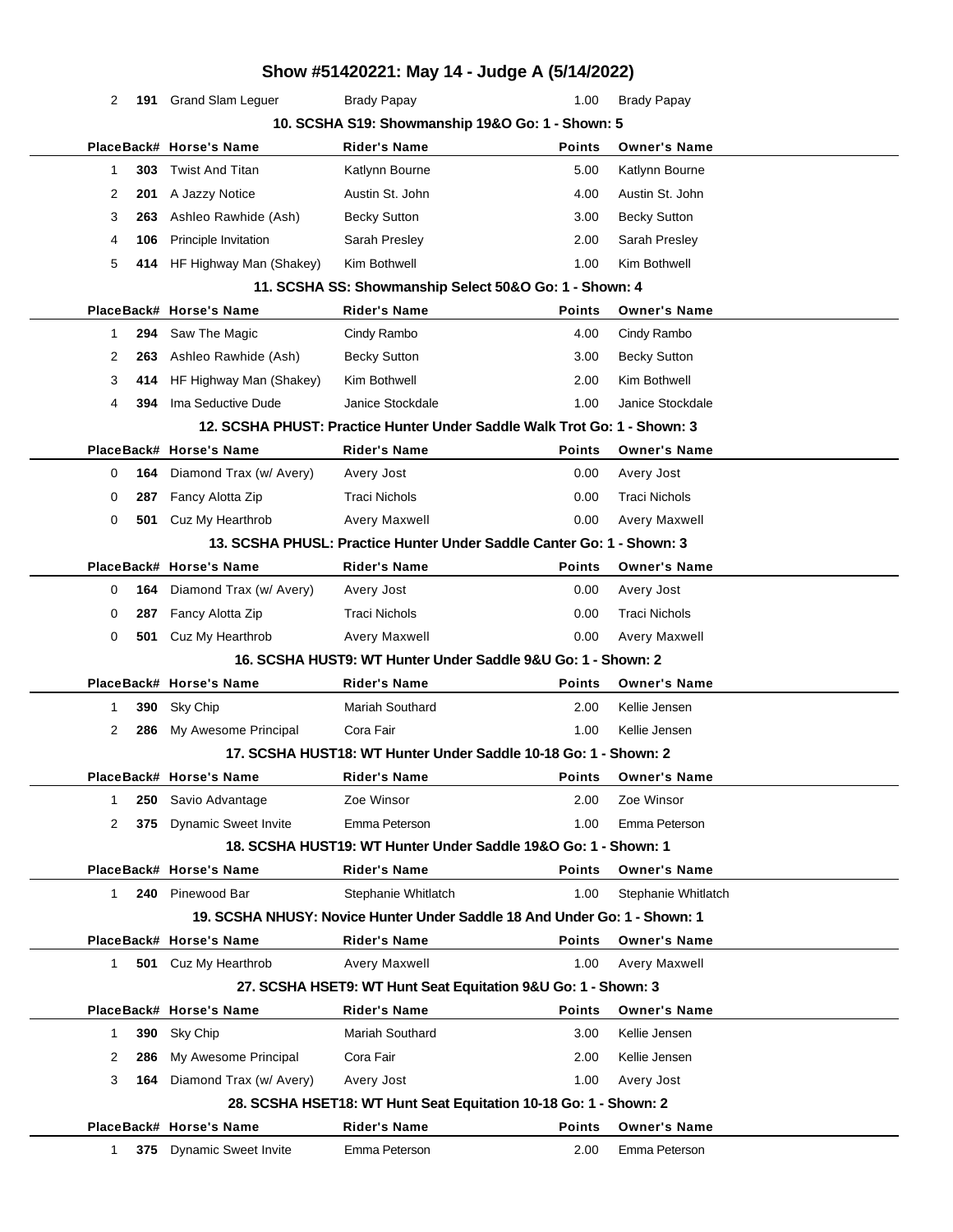|              |     |                            |                                           | Show #51420221: May 14 - Judge A (5/14/2022)                    |                      |  |
|--------------|-----|----------------------------|-------------------------------------------|-----------------------------------------------------------------|----------------------|--|
| 2            |     | 250 Savio Advantage        | Zoe Winsor                                | 1.00                                                            | Zoe Winsor           |  |
|              |     |                            |                                           | 29. SCSHA HSET19: WT Hunt Seat Equitation 19&O Go: 1 - Shown: 1 |                      |  |
|              |     | PlaceBack# Horse's Name    | <b>Rider's Name</b>                       | Points                                                          | <b>Owner's Name</b>  |  |
| 1            | 240 | Pinewood Bar               | Stephanie Whitlatch                       | 1.00                                                            | Stephanie Whitlatch  |  |
|              |     |                            |                                           | 34. SCSHA HSEL18: Hunt Seat Equitation 14-18 Go: 1 - Shown: 1   |                      |  |
|              |     | PlaceBack# Horse's Name    | <b>Rider's Name</b>                       | <b>Points</b>                                                   | <b>Owner's Name</b>  |  |
| $\mathbf{1}$ |     | 513 My Way Downtown        | Avery Maxwell                             | 1.00                                                            | Avery Maxwell        |  |
|              |     |                            |                                           | 38. SCSHA EWDSWT: EWD Showmanship Independent Go: 1 - Shown: 1  |                      |  |
|              |     | PlaceBack# Horse's Name    | <b>Rider's Name</b>                       | <b>Points</b>                                                   | <b>Owner's Name</b>  |  |
| 1            |     | 261 Darlin Lily            | Ben Johnson                               | 1.00                                                            | Ben Johnson          |  |
|              |     |                            | 39. SCSHA LEAD: Leadline Go: 1 - Shown: 4 |                                                                 |                      |  |
|              |     | PlaceBack# Horse's Name    | <b>Rider's Name</b>                       | <b>Points</b>                                                   | <b>Owner's Name</b>  |  |
| $\mathbf 1$  | 107 | Frankly Modified (Franky)  | Julia Stout-Crone                         | 4.00                                                            | Irvin Crone          |  |
| 2            | 202 | Marshmallow (W/ Tagert)    | Tagert St. John                           | 3.00                                                            | Tagert St. John      |  |
| 3            | 300 | Royal Bunker (w/ Royce)    | Royce Litton                              | 2.00                                                            | Royce Litton         |  |
| 4            |     | 241 Woody                  | Paizley Whitlatch                         | 1.00                                                            | Paizley Whitlatch    |  |
|              |     |                            |                                           | 40. SCSHA WWWP: Walk Whoa Western Pleasure Go: 1 - Shown: 6     |                      |  |
|              |     | PlaceBack# Horse's Name    | <b>Rider's Name</b>                       | <b>Points</b>                                                   | <b>Owner's Name</b>  |  |
| 1            | 313 | Snickers (w/ Alexis)       | <b>Alexis Litton</b>                      | 6.00                                                            | <b>Alexis Litton</b> |  |
| 2            | 107 | Frankly Modified (Franky)  | Julia Stout-Crone                         | 5.00                                                            | <b>Irvin Crone</b>   |  |
| 3            | 132 | Pedro (w/ Kaelynn)         | Kaelynn Duncan                            | 4.00                                                            | Kaelynn Duncan       |  |
| 4            | 460 | <b>BP Zipsational Diva</b> | Gabriel Boyd                              | 3.00                                                            | Gabriel Boyd         |  |
| 5            | 202 | Marshmallow (W/ Tagert)    | Tagert St. John                           | 2.00                                                            | Tagert St. John      |  |
| 6            | 300 | Royal Bunker (w/ Royce)    | Royce Litton                              | 1.00                                                            | Royce Litton         |  |
|              |     |                            |                                           | 41. SCSHA WWH: Walk Whoa Horsemanship Go: 1 - Shown: 6          |                      |  |
|              |     | PlaceBack# Horse's Name    | <b>Rider's Name</b>                       | <b>Points</b>                                                   | <b>Owner's Name</b>  |  |
| 1            | 313 | Snickers (w/ Alexis)       | <b>Alexis Litton</b>                      | 6.00                                                            | <b>Alexis Litton</b> |  |
| 2            | 107 | Frankly Modified (Franky)  | Julia Stout-Crone                         | 5.00                                                            | <b>Irvin Crone</b>   |  |
| 3            | 460 | <b>BP Zipsational Diva</b> | Gabriel Boyd                              | 4.00                                                            | Gabriel Boyd         |  |
| 4            | 202 | Marshmallow (W/ Tagert)    | Tagert St. John                           | 3.00                                                            | Tagert St. John      |  |
| 5            | 132 | Pedro (w/ Kaelynn)         | Kaelynn Duncan                            | 2.00                                                            | Kaelynn Duncan       |  |
| 6            | 300 | Royal Bunker (w/ Royce)    | Royce Litton                              | 1.00                                                            | Royce Litton         |  |
|              |     |                            |                                           | 42. SCSHA WWT: Walk Whoa Trail Go: 1 - Shown: 5                 |                      |  |
|              |     | PlaceBack# Horse's Name    | <b>Rider's Name</b>                       | <b>Points</b>                                                   | <b>Owner's Name</b>  |  |
| 1            | 313 | Snickers (w/ Alexis)       | <b>Alexis Litton</b>                      | 5.00                                                            | <b>Alexis Litton</b> |  |
| 2            | 460 | <b>BP Zipsational Diva</b> | Gabriel Boyd                              | 4.00                                                            | Gabriel Boyd         |  |
| 3            | 300 | Royal Bunker (w/ Royce)    | Royce Litton                              | 3.00                                                            | Royce Litton         |  |
| 4            | 132 | Pedro (w/ Kaelynn)         | Kaelynn Duncan                            | 2.00                                                            | Kaelynn Duncan       |  |
| 5            | 202 | Marshmallow (W/ Tagert)    | Tagert St. John                           | 1.00                                                            | Tagert St. John      |  |
|              |     |                            |                                           | 43. SCSHA 2LWP: 2 Year Old Western Pleasure Go: 1 - Shown: 1    |                      |  |
|              |     | PlaceBack# Horse's Name    | <b>Rider's Name</b>                       | <b>Points</b>                                                   | <b>Owner's Name</b>  |  |
| 1            | 119 | <b>Blue Boonin Doll</b>    | Jenilee Hawley                            | 1.00                                                            | Jenilee Hawley       |  |
|              |     |                            |                                           | 45. SCSHA EWDPWT: EWD Pleasure Independent Go: 1 - Shown: 1     |                      |  |
|              |     | PlaceBack# Horse's Name    | <b>Rider's Name</b>                       | <b>Points</b>                                                   | <b>Owner's Name</b>  |  |
| 1            | 261 | Darlin Lily                | Ben Johnson                               | 1.00                                                            | Ben Johnson          |  |
|              |     |                            |                                           | 46. SCSHA EWDHS: EWD Horsmanship Supported Go: 1 - Shown: 1     |                      |  |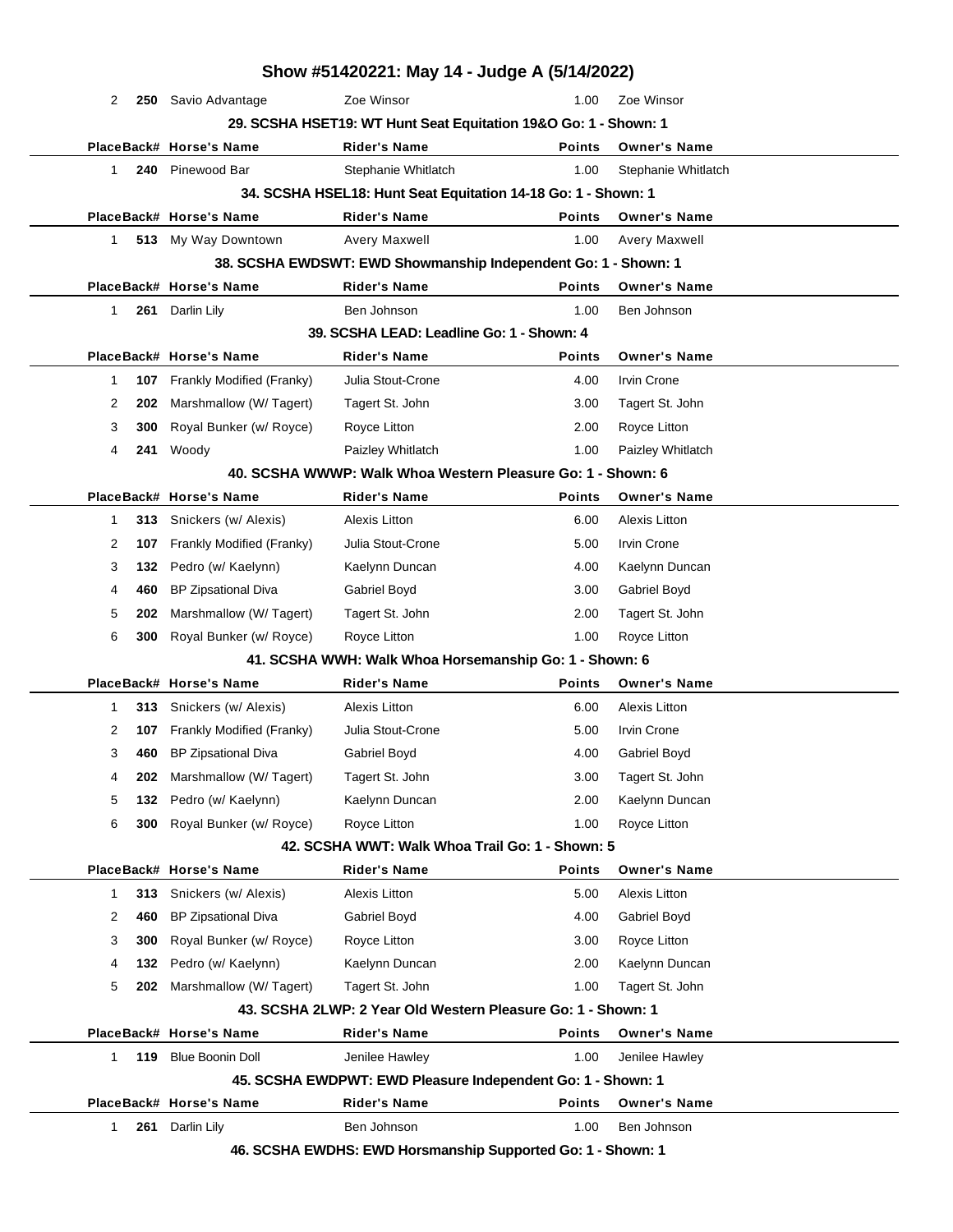|              |     | PlaceBack# Horse's Name                     | Rider's Name                                                          | Points        | <b>Owner's Name</b>     |
|--------------|-----|---------------------------------------------|-----------------------------------------------------------------------|---------------|-------------------------|
| $\mathbf{1}$ |     | 261 Darlin Lily                             | Ben Johnson                                                           | 1.00          | Ben Johnson             |
|              |     |                                             | 48. SCSHA EWDTS: EWD Trail Supported Go: 1 - Shown: 1                 |               |                         |
|              |     | PlaceBack# Horse's Name                     | <b>Rider's Name</b>                                                   | <b>Points</b> | <b>Owner's Name</b>     |
| 1            |     | 261 Darlin Lily                             | Ben Johnson                                                           | 1.00          | Ben Johnson             |
|              |     |                                             | 50. SCSHA PWPT: Practice Western Pleasure Walk Trot Go: 1 - Shown: 1  |               |                         |
|              |     | PlaceBack# Horse's Name                     | <b>Rider's Name</b>                                                   | <b>Points</b> | <b>Owner's Name</b>     |
| 0            |     | 110 A Good Huckleberry (w/ Jax) Jax Johnson |                                                                       | 0.00          | Jax Johnson             |
|              |     |                                             | 51. SCSHA PWPL: Practice Western Pleasure Lope Go: 1 - Shown: 1       |               |                         |
|              |     | PlaceBack# Horse's Name                     | <b>Rider's Name</b>                                                   | <b>Points</b> | <b>Owner's Name</b>     |
| 0            |     | 164 Diamond Trax (w/ Avery)                 | Avery Jost                                                            | 0.00          | Avery Jost              |
|              |     |                                             | 53. SCSHA OWPT: WT Western Pleasure Open Go: 1 - Shown: 3             |               |                         |
|              |     | PlaceBack# Horse's Name                     | <b>Rider's Name</b>                                                   | <b>Points</b> | <b>Owner's Name</b>     |
| 1            | 130 | Pedro (w/ Kylah)                            | Kylah Duncan                                                          | 3.00          | Kylah Duncan            |
| 2            | 188 | One Classy Cruzer                           | Reagan Ritcha                                                         | 2.00          | Reagan Ritcha           |
| 3            |     | 414 HF Highway Man (Shakey)                 | Kim Bothwell                                                          | 1.00          | Kim Bothwell            |
|              |     |                                             | 54. SCSHA WPT9: WT Western Pleasure 9&U Go: 1 - Shown: 6              |               |                         |
|              |     | PlaceBack# Horse's Name                     | <b>Rider's Name</b>                                                   | <b>Points</b> | <b>Owner's Name</b>     |
| 1            | 390 | Sky Chip                                    | Mariah Southard                                                       | 6.00          | Kellie Jensen           |
| 2            | 286 | My Awesome Principal                        | Cora Fair                                                             | 5.00          | Kellie Jensen           |
| 3            | 164 | Diamond Trax (w/ Avery)                     | Avery Jost                                                            | 4.00          | Avery Jost              |
| 4            | 312 | Snickers (w/ Miles)                         | Miles Litton                                                          | 3.00          | Miles Litton            |
| 5            | 188 | One Classy Cruzer                           | Reagan Ritcha                                                         | 2.00          | Reagan Ritcha           |
| 6            |     | 451 A Scarlet Invitation (w/                | <b>Bailey Roudybush</b>                                               | 1.00          | <b>Bailey Roudybush</b> |
|              |     |                                             | 55. SCSHA WPT18: WT Western Pleasure 10-18 Go: 1 - Shown: 3           |               |                         |
|              |     | PlaceBack# Horse's Name                     | <b>Rider's Name</b>                                                   | <b>Points</b> | <b>Owner's Name</b>     |
| 1            | 250 | Savio Advantage                             | Zoe Winsor                                                            | 3.00          | Zoe Winsor              |
| 2            | 264 | Glory Investment (w/ Harper) Harper Jost    |                                                                       | 2.00          | Harper Jost             |
| 3            |     | 110 A Good Huckleberry (w/ Jax) Jax Johnson |                                                                       | 1.00          | Jax Johnson             |
|              |     |                                             | 56. SCSHA WPT19: WT Western Pleasure 19&O Go: 1 - Shown: 4            |               |                         |
|              |     | PlaceBack# Horse's Name                     | Rider's Name                                                          | Points        | <b>Owner's Name</b>     |
| 1            | 394 | Ima Seductive Dude                          | Janice Stockdale                                                      | 4.00          | Janice Stockdale        |
| 2            | 128 | Twist Of A Star                             | Jane Bolen                                                            | 3.00          | Jane Bolen              |
| 3            | 221 | <b>Big Zipperman</b>                        | Shirley Brown                                                         | 2.00          | Shirley Brown           |
| 4            |     | 414 HF Highway Man (Shakey)                 | Kim Bothwell                                                          | 1.00          | Kim Bothwell            |
|              |     |                                             | 57. SCSHA NWPY: Novice Western Pleasure 18 And Under Go: 1 - Shown: 1 |               |                         |
|              |     | PlaceBack# Horse's Name                     | <b>Rider's Name</b>                                                   | <b>Points</b> | <b>Owner's Name</b>     |
| $\mathbf{1}$ |     | <b>502</b> Rockin Miss Allie                | <b>Avery Maxwell</b>                                                  | 1.00          | Avery Maxwell           |
|              |     |                                             | 58. SCSHA NWPA: Novice Western Pleasure 19 And Over Go: 1 - Shown: 2  |               |                         |
|              |     | PlaceBack# Horse's Name                     | <b>Rider's Name</b>                                                   | <b>Points</b> | <b>Owner's Name</b>     |
| 1            | 303 | <b>Twist And Titan</b>                      | Katlynn Bourne                                                        | 2.00          | Katlynn Bourne          |
| 2            | 101 | Royal Bonker (w/ Leanne)                    | Leanne Litton                                                         | 1.00          | Leanne Litton           |
|              |     |                                             | 59. SCSHA WPL9: Western Pleasure 9&U Go: 1 - Shown: 2                 |               |                         |
|              |     | PlaceBack# Horse's Name                     | <b>Rider's Name</b>                                                   | <b>Points</b> | <b>Owner's Name</b>     |
| 1            | 130 | Pedro (w/ Kylah)                            | Kylah Duncan                                                          | 2.00          | Kylah Duncan            |
| 2            | 450 | A Scarlet Invitation (w/Molly)              | Molly Roudybush                                                       | 1.00          | Molly Roudybush         |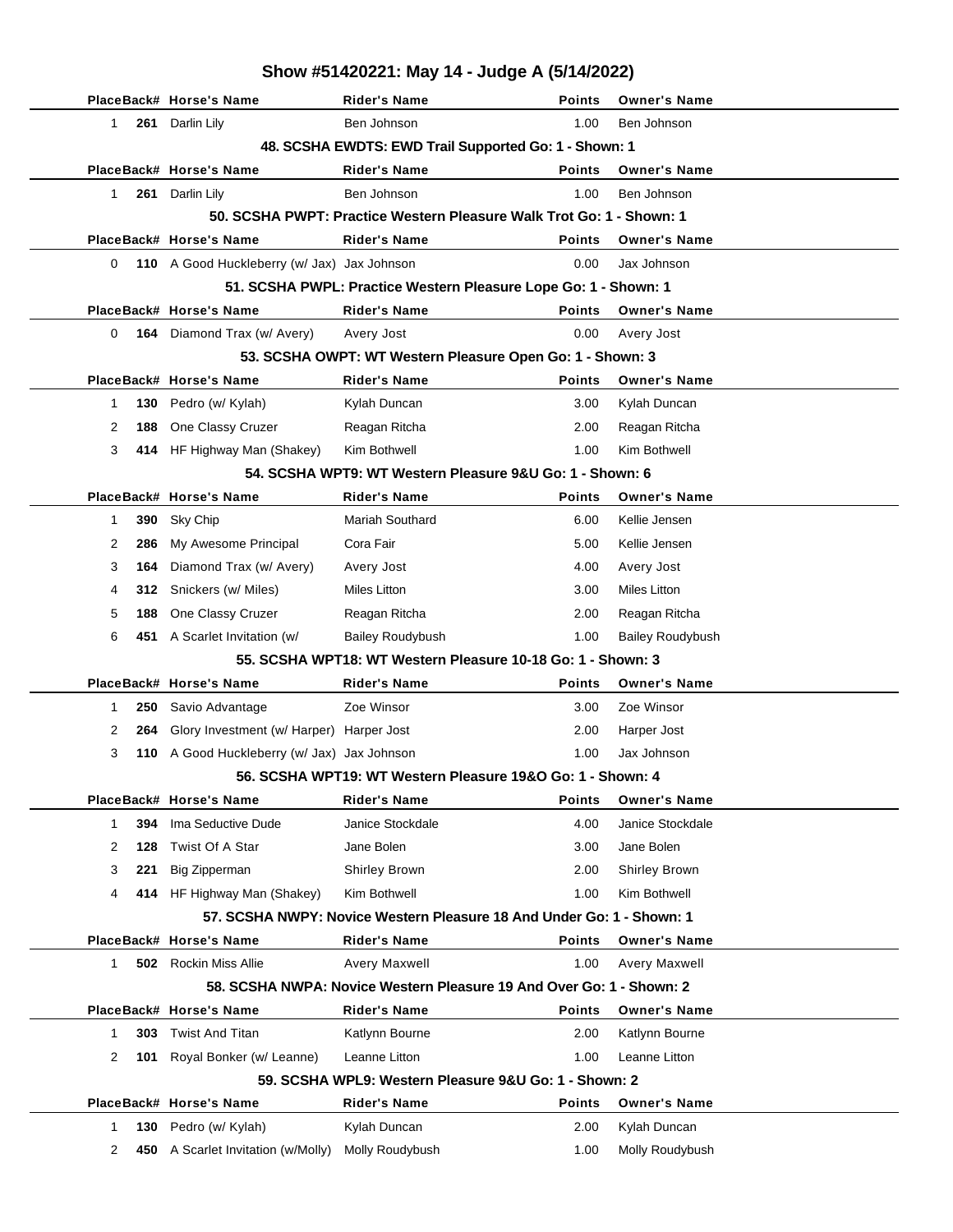**62. SCSHA WPL19: Western Pleasure 19&O Go: 1 - Shown: 3**

|   |     | PlaceBack# Horse's Name                      | Rider's Name                                                     | <b>Points</b> | <b>Owner's Name</b>     |  |
|---|-----|----------------------------------------------|------------------------------------------------------------------|---------------|-------------------------|--|
| 1 | 131 | Pedro (w/ Brittany)                          | <b>Brittany Miller</b>                                           | 3.00          | <b>Brittany Miller</b>  |  |
| 2 | 383 | Willa Be An Asset                            | Rachael Kruse                                                    | 2.00          | <b>Rachael Kruse</b>    |  |
| 3 | 443 | Mega Harley                                  | <b>Stacy Hamontree</b>                                           | 1.00          | <b>Stacy Hamontree</b>  |  |
|   |     |                                              | 63. SCSHA WPLS: Western Pleasure Select Go: 1 - Shown: 2         |               |                         |  |
|   |     | PlaceBack# Horse's Name                      | <b>Rider's Name</b>                                              | Points        | <b>Owner's Name</b>     |  |
| 1 | 443 | Mega Harley                                  | <b>Stacy Hamontree</b>                                           | 2.00          | <b>Stacy Hamontree</b>  |  |
| 2 | 105 | The Dude Has Pizazz                          | Kim Albright                                                     | 1.00          | Kim Albright            |  |
|   |     |                                              | 65. SCSHA HT9: WT Horsemanship 9&U Go: 1 - Shown: 6              |               |                         |  |
|   |     | PlaceBack# Horse's Name                      | <b>Rider's Name</b>                                              | <b>Points</b> | <b>Owner's Name</b>     |  |
| 1 | 390 | Sky Chip                                     | Mariah Southard                                                  | 6.00          | Kellie Jensen           |  |
| 2 | 164 | Diamond Trax (w/ Avery)                      | Avery Jost                                                       | 5.00          | Avery Jost              |  |
| 3 |     | <b>312</b> Snickers (w/ Miles)               | Miles Litton                                                     | 4.00          | Miles Litton            |  |
| 4 | 286 | My Awesome Principal                         | Cora Fair                                                        | 3.00          | Kellie Jensen           |  |
| 5 | 188 | One Classy Cruzer                            | Reagan Ritcha                                                    | 2.00          | Reagan Ritcha           |  |
| 6 |     | 451 A Scarlet Invitation (w/                 | <b>Bailey Roudybush</b>                                          | 1.00          | <b>Bailey Roudybush</b> |  |
|   |     |                                              | 66. SCSHA HT18: WT Horsemanship 10-18 Go: 1 - Shown: 3           |               |                         |  |
|   |     | PlaceBack# Horse's Name                      | <b>Rider's Name</b>                                              | <b>Points</b> | <b>Owner's Name</b>     |  |
| 1 | 250 | Savio Advantage                              | Zoe Winsor                                                       | 3.00          | Zoe Winsor              |  |
| 2 | 110 | A Good Huckleberry (w/ Jax) Jax Johnson      |                                                                  | 2.00          | Jax Johnson             |  |
| 3 |     | 264 Glory Investment (w/ Harper) Harper Jost |                                                                  | 1.00          | Harper Jost             |  |
|   |     |                                              | 67. SCSHA HT19: WT Horsemanship 19&O Go: 1 - Shown: 4            |               |                         |  |
|   |     | PlaceBack# Horse's Name                      | Rider's Name                                                     | <b>Points</b> | <b>Owner's Name</b>     |  |
| 1 | 394 | Ima Seductive Dude                           | Janice Stockdale                                                 | 4.00          | Janice Stockdale        |  |
| 2 | 128 | Twist Of A Star                              | Jane Bolen                                                       | 3.00          | Jane Bolen              |  |
| 3 | 414 | HF Highway Man (Shakey)                      | Kim Bothwell                                                     | 2.00          | Kim Bothwell            |  |
| 4 | 221 | <b>Big Zipperman</b>                         | <b>Shirley Brown</b>                                             | 1.00          | <b>Shirley Brown</b>    |  |
|   |     |                                              | 68. SCSHA NHY: Novice Horsemanship 18 And Under Go: 1 - Shown: 1 |               |                         |  |
|   |     | PlaceBack# Horse's Name                      | <b>Rider's Name</b>                                              | Points        | <b>Owner's Name</b>     |  |
| 1 |     | <b>502</b> Rockin Miss Allie                 | Avery Maxwell                                                    | 1.00          | Avery Maxwell           |  |
|   |     |                                              | 69. SCSHA NHA: Novice Horsemanship 19 And Over Go: 1 - Shown: 2  |               |                         |  |
|   |     | PlaceBack# Horse's Name                      | <b>Rider's Name</b>                                              | <b>Points</b> | <b>Owner's Name</b>     |  |
| 1 | 303 | <b>Twist And Titan</b>                       | Katlynn Bourne                                                   | 2.00          | Katlynn Bourne          |  |
| 2 | 101 | Royal Bonker (w/ Leanne)                     | Leanne Litton                                                    | 1.00          | Leanne Litton           |  |
|   |     |                                              | 70. SCSHA HL9: Horsemanship 9&U Go: 1 - Shown: 2                 |               |                         |  |
|   |     | PlaceBack# Horse's Name                      | <b>Rider's Name</b>                                              | <b>Points</b> | <b>Owner's Name</b>     |  |
| 1 | 130 | Pedro (w/ Kylah)                             | Kylah Duncan                                                     | 2.00          | Kylah Duncan            |  |
| 2 | 450 | A Scarlet Invitation (w/Molly)               | Molly Roudybush                                                  | 1.00          | Molly Roudybush         |  |
|   |     |                                              | 71. SCSHA HL13: Horsemanship 10-13 Go: 1 - Shown: 1              |               |                         |  |
|   |     | PlaceBack# Horse's Name                      | <b>Rider's Name</b>                                              | <b>Points</b> | <b>Owner's Name</b>     |  |
| 1 |     | 280 Little Bit                               | Joscelyn Thompson                                                | 1.00          | Joscelyn Thompson       |  |
|   |     |                                              | 72. SCSHA HL18: Horsemanship 14-18 Go: 1 - Shown: 1              |               |                         |  |
|   |     | PlaceBack# Horse's Name                      | <b>Rider's Name</b>                                              | <b>Points</b> | <b>Owner's Name</b>     |  |
| 1 |     | 513 My Way Downtown                          | Avery Maxwell                                                    | 1.00          | Avery Maxwell           |  |
|   |     |                                              |                                                                  |               |                         |  |

**73. SCSHA HL19: Horsemanship 19&O Go: 1 - Shown: 3**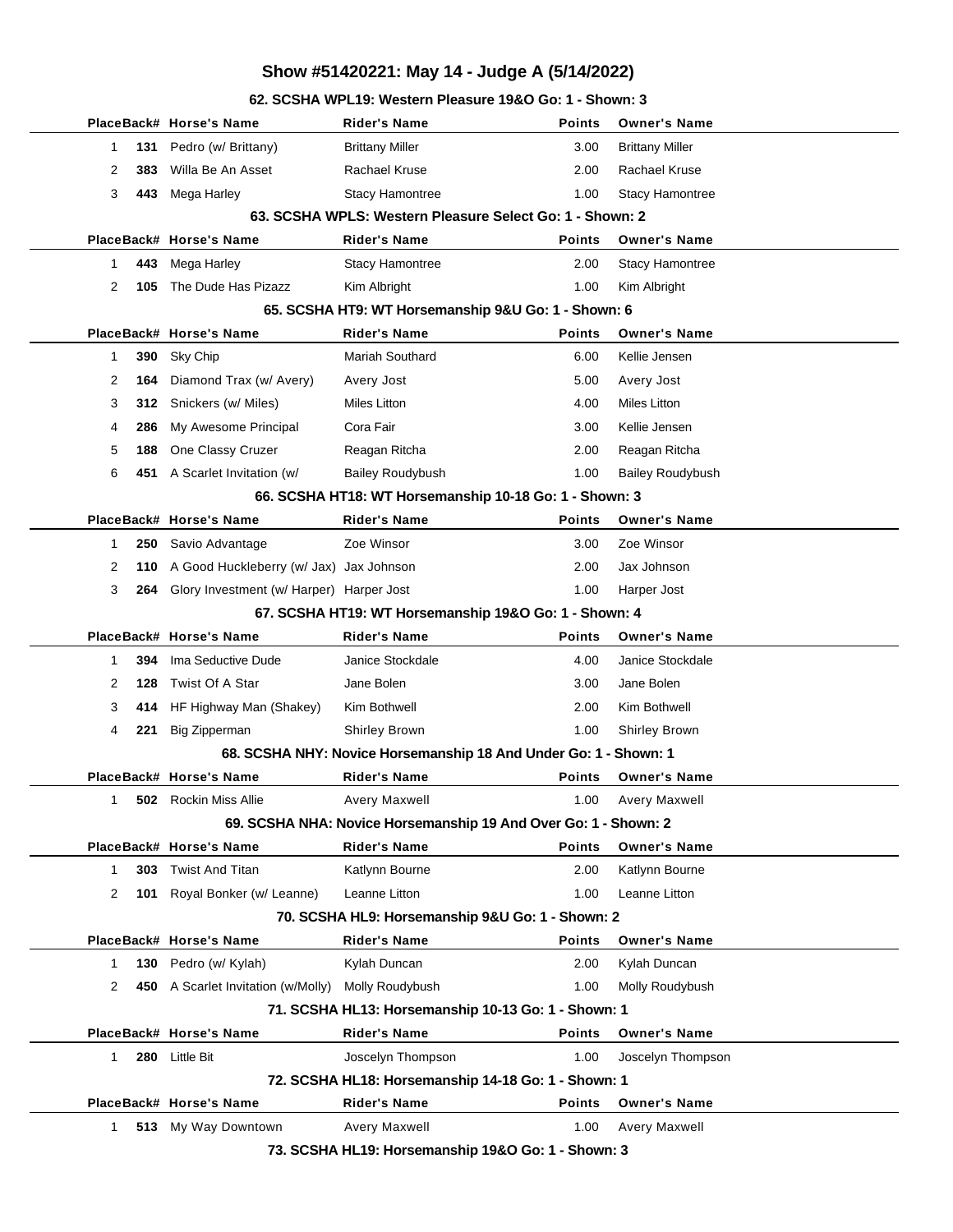### **Show #51420221: May 14 - Judge A (5/14/2022) PlaceBack# Horse's Name Rider's Name Points Owner's Name 1 1 303** Twist And Titan **Katlynn Bourne** 1 3.00 Katlynn Bourne 2 **131** Pedro (w/ Brittany) Brittany Miller 2.00 Brittany Miller 3 **383** Willa Be An Asset Rachael Kruse 1.00 Rachael Kruse **74. SCSHA HLS: Horsemanship Select Go: 1 - Shown: 3 PlaceBack# Horse's Name Rider's Name Points Owner's Name** 1 **294** Saw The Magic Cindy Rambo 3.00 Cindy Rambo 2 **263** Ashleo Rawhide (Ash) Becky Sutton 2.00 Becky Sutton 3 **105** The Dude Has Pizazz Kim Albright 1.00 Kim Albright **75. SCSHA GWR: Green Western Riding Go: 1 - Shown: 1 PlaceBack# Horse's Name Rider's Name Points Owner's Name** 1 **383** Willa Be An Asset Rachael Kruse 1.00 Rachael Kruse **76. SCSHA IHT: In Hand Trail Go: 1 - Shown: 1 PlaceBack# Horse's Name Rider's Name Points Owner's Name** 1 **181** I Say Bring It On Austin St. John 1.00 Austin St. John **78. SCSHA TT18: WT Trail 18 & Under Go: 1 - Shown: 6 PlaceBack# Horse's Name Rider's Name Points Owner's Name** 1 **250** Savio Advantage Zoe Winsor 6.00 Zoe Winsor 2 **375** Dynamic Sweet Invite Emma Peterson 5.00 Emma Peterson 3 **286** My Awesome Principal Cora Fair 4.00 Kellie Jensen DQ **188** One Classy Cruzer Reagan Ritcha 0.00 Reagan Ritcha DQ 451 A Scarlet Invitation (w/ Bailey Roudybush 0.00 Bailey Roudybush DQ 390 Sky Chip **Mariah Southard** 0.00 Kellie Jensen **79. SCSHA TT19: WT Trail 19and Over Go: 1 - Shown: 3 PlaceBack# Horse's Name Rider's Name Points Owner's Name** 1 **394** Ima Seductive Dude Janice Stockdale 3.00 Janice Stockdale 2 **221** Big Zipperman Shirley Brown 2.00 Shirley Brown 3 **128** Twist Of A Star **Jane Bolen** Jane Bolen 1.00 Jane Bolen **81. SCSHA NTA: Novice Trail 19 And Over Go: 1 - Shown: 2 PlaceBack# Horse's Name Rider's Name Points Owner's Name** 1 **303** Twist And Titan **Katlynn Bourne** 1 2.00 Katlynn Bourne 2 **101** Royal Bonker (w/ Leanne) Leanne Litton 1.00 Leanne Litton **82. SCSHA TL18: Trail 18 And Under Go: 1 - Shown: 2 PlaceBack# Horse's Name Rider's Name Points Owner's Name** 1 **280** Little Bit Joscelyn Thompson 2.00 Joscelyn Thompson DQ 450 A Scarlet Invitation (w/Molly) Molly Roudybush 0.00 Molly Roudybush **83. SCSHA TL19: Trail 19&O Go: 1 - Shown: 4 PlaceBack# Horse's Name Rider's Name Points Owner's Name** 1 **294** Saw The Magic Cindy Rambo **1 294** Saw The Magic Cindy Rambo **4.00** Cindy Rambo 2 **263** Ashleo Rawhide (Ash) Becky Sutton 3.00 Becky Sutton 3 **303** Twist And Titan **Katlynn Bourne Communist And Titan** Katlynn Bourne **2.00** Katlynn Bourne 4 **131** Pedro (w/ Brittany) Brittany Miller 1.00 Brittany Miller **84. SCSHA RTT18: WT Ranch Trail 18 And Under Go: 1 - Shown: 4 PlaceBack# Horse's Name Rider's Name Points Owner's Name** 1 **375** Dynamic Sweet Invite Emma Peterson 4.00 Emma Peterson 2 **390** Sky Chip Mariah Southard 3.00 Kellie Jensen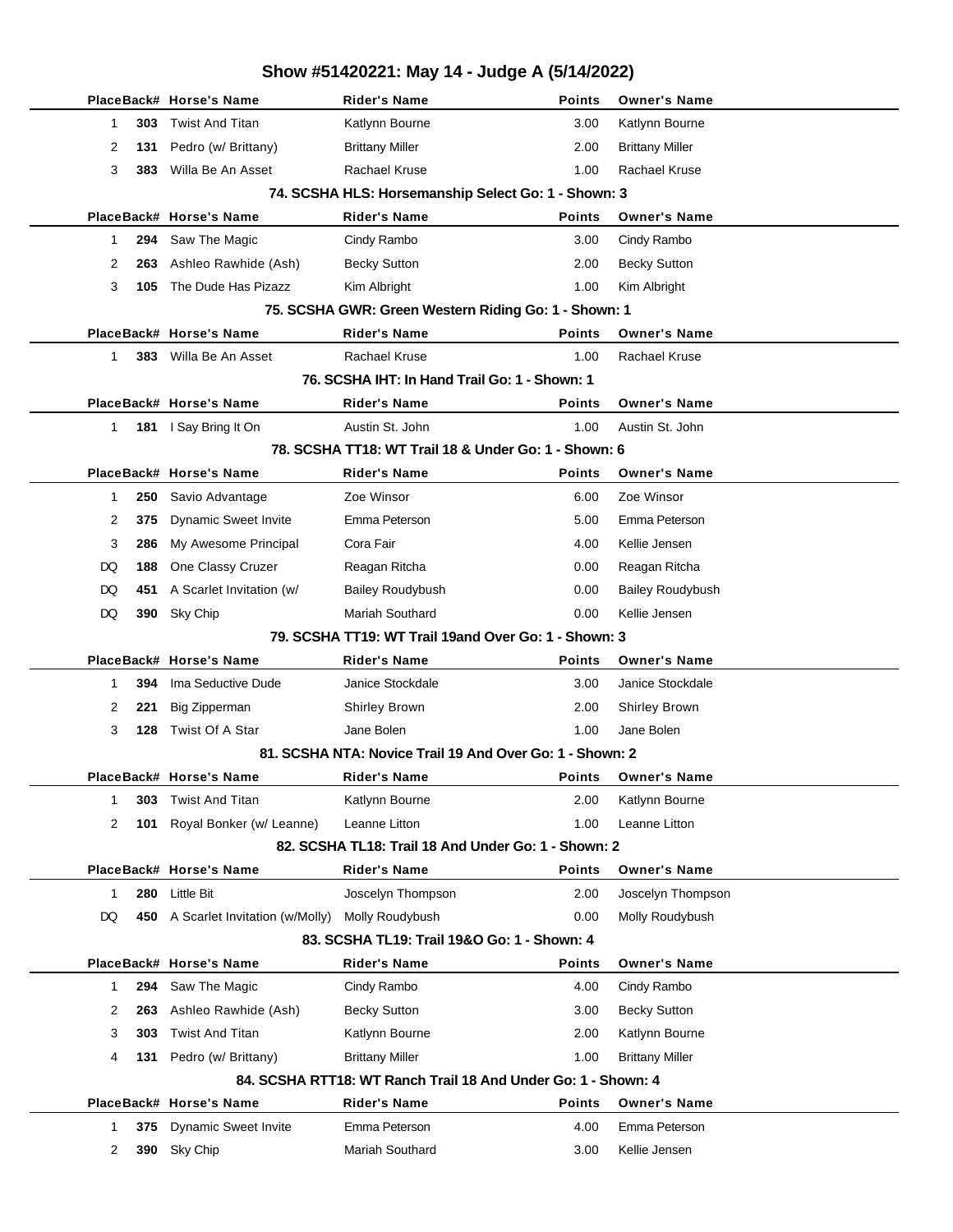|              |     |                                            | Show #51420221: May 14 - Judge A (5/14/2022)                           |               |                                   |  |
|--------------|-----|--------------------------------------------|------------------------------------------------------------------------|---------------|-----------------------------------|--|
| 3            | 286 | My Awesome Principal                       | Cora Fair                                                              | 2.00          | Kellie Jensen                     |  |
| 4            | 250 | Savio Advantage                            | Zoe Winsor                                                             | 1.00          | Zoe Winsor                        |  |
|              |     |                                            | 85. SCSHA RTT19: WT Ranch Trail 19&O Go: 1 - Shown: 1                  |               |                                   |  |
|              |     | PlaceBack# Horse's Name                    | <b>Rider's Name</b>                                                    | <b>Points</b> | <b>Owner's Name</b>               |  |
| $\mathbf{1}$ |     | 128 Twist Of A Star                        | Jane Bolen                                                             | 1.00          | Jane Bolen                        |  |
|              |     |                                            | 86. SCSHA RTL18: Ranch Trail 18 And Under Go: 1 - Shown: 1             |               |                                   |  |
|              |     | PlaceBack# Horse's Name                    | <b>Rider's Name</b>                                                    | <b>Points</b> | <b>Owner's Name</b>               |  |
| 1            |     | 280 Little Bit                             | Joscelyn Thompson                                                      | 1.00          | Joscelyn Thompson                 |  |
|              |     |                                            | 87. SCSHA RTL19: Ranch Trail 19&O Go: 1 - Shown: 3                     |               |                                   |  |
|              |     | PlaceBack# Horse's Name                    | <b>Rider's Name</b>                                                    | <b>Points</b> | <b>Owner's Name</b>               |  |
| 1            | 294 | Saw The Magic                              | Cindy Rambo                                                            | 3.00          | Cindy Rambo                       |  |
| 2            | 263 | Ashleo Rawhide (Ash)                       | <b>Becky Sutton</b>                                                    | 2.00          | <b>Becky Sutton</b>               |  |
| 3            | 101 | Royal Bonker (w/ Leanne)                   | Leanne Litton                                                          | 1.00          | Leanne Litton                     |  |
|              |     |                                            | 88. SCSHA RRaT18: WT Ranch Rail 18 And Under Go: 1 - Shown: 5          |               |                                   |  |
|              |     | PlaceBack# Horse's Name                    | <b>Rider's Name</b>                                                    | <b>Points</b> | <b>Owner's Name</b>               |  |
| 1            | 250 | Savio Advantage                            | Zoe Winsor                                                             | 5.00          | Zoe Winsor                        |  |
| 2            | 390 | Sky Chip                                   | <b>Mariah Southard</b>                                                 | 4.00          | Kellie Jensen                     |  |
| 3            | 286 | My Awesome Principal                       | Cora Fair                                                              | 3.00          | Kellie Jensen                     |  |
| 4            | 375 | <b>Dynamic Sweet Invite</b>                | Emma Peterson                                                          | 2.00          | Emma Peterson                     |  |
| 5            |     | 312 Snickers (w/ Miles)                    | <b>Miles Litton</b>                                                    | 1.00          | <b>Miles Litton</b>               |  |
|              |     |                                            | 89. SCSHA RRaT19: WT Ranch Rail 19&O Go: 1 - Shown: 5                  |               |                                   |  |
|              |     | PlaceBack# Horse's Name                    | <b>Rider's Name</b>                                                    | <b>Points</b> | <b>Owner's Name</b>               |  |
| 1            | 128 | Twist Of A Star                            | Jane Bolen                                                             | 5.00          | Jane Bolen                        |  |
| 2            | 240 | Pinewood Bar                               | Stephanie Whitlatch                                                    | 4.00          | Stephanie Whitlatch               |  |
| 3            | 394 | Ima Seductive Dude                         | Janice Stockdale                                                       | 3.00          | Janice Stockdale                  |  |
| 4            | 230 | <b>Skips Tiny Dakota</b>                   | <b>Brooke Webb</b>                                                     | 2.00          | <b>Brooke Webb</b>                |  |
| 5            | 101 | Royal Bonker (w/ Leanne)                   | Leanne Litton                                                          | 1.00          | Leanne Litton                     |  |
|              |     |                                            | 90. SCSHA RRaL18: Ranch Rail 18 And Under Go: 1 - Shown: 1             |               |                                   |  |
|              |     | PlaceBack# Horse's Name                    | <b>Rider's Name</b>                                                    | <b>Points</b> | <b>Owner's Name</b>               |  |
| 1            | 280 | Little Bit                                 | Joscelyn Thompson                                                      | 1.00          | Joscelyn Thompson                 |  |
|              |     |                                            | 91. SCSHA RRaL19: Ranch Rail 19&O Go: 1 - Shown: 3                     |               |                                   |  |
|              |     | PlaceBack# Horse's Name                    | <b>Rider's Name</b>                                                    | <b>Points</b> | <b>Owner's Name</b>               |  |
| 1            | 263 | Ashleo Rawhide (Ash)                       | <b>Becky Sutton</b>                                                    | 3.00          | <b>Becky Sutton</b>               |  |
| 2            | 105 | The Dude Has Pizazz                        | Kim Albright                                                           | 2.00          | Kim Albright                      |  |
| 3            | 101 | Royal Bonker (w/ Leanne)                   | Leanne Litton                                                          | 1.00          | Leanne Litton                     |  |
|              |     |                                            | 92. SCSHA RHPT18: WT Ranch Horse Pattern 18 And Under Go: 1 - Shown: 4 |               |                                   |  |
|              |     | PlaceBack# Horse's Name                    | <b>Rider's Name</b>                                                    | <b>Points</b> | <b>Owner's Name</b>               |  |
| 1            | 250 | Savio Advantage                            | Zoe Winsor                                                             | 5.00          | Zoe Winsor                        |  |
| 2            | 390 | Sky Chip                                   | <b>Mariah Southard</b>                                                 | 4.00          | Kellie Jensen                     |  |
| 3            | 286 | My Awesome Principal                       | Cora Fair                                                              | 3.00          | Kellie Jensen                     |  |
| 4            | 375 | <b>Dynamic Sweet Invite</b>                | Emma Peterson                                                          | 2.00          | Emma Peterson                     |  |
|              |     |                                            | 93. SCSHA RHPT19: WT Ranch Horse Pattern 19&O Go: 1 - Shown: 3         |               |                                   |  |
|              |     | PlaceBack# Horse's Name<br>Twist Of A Star | <b>Rider's Name</b><br>Jane Bolen                                      | <b>Points</b> | <b>Owner's Name</b><br>Jane Bolen |  |
| 1            | 128 |                                            | Janice Stockdale                                                       | 3.00          |                                   |  |
| 2            | 394 | Ima Seductive Dude                         |                                                                        | 2.00          | Janice Stockdale                  |  |
| 3            | 101 | Royal Bonker (w/ Leanne)                   | Leanne Litton                                                          | 1.00          | Leanne Litton                     |  |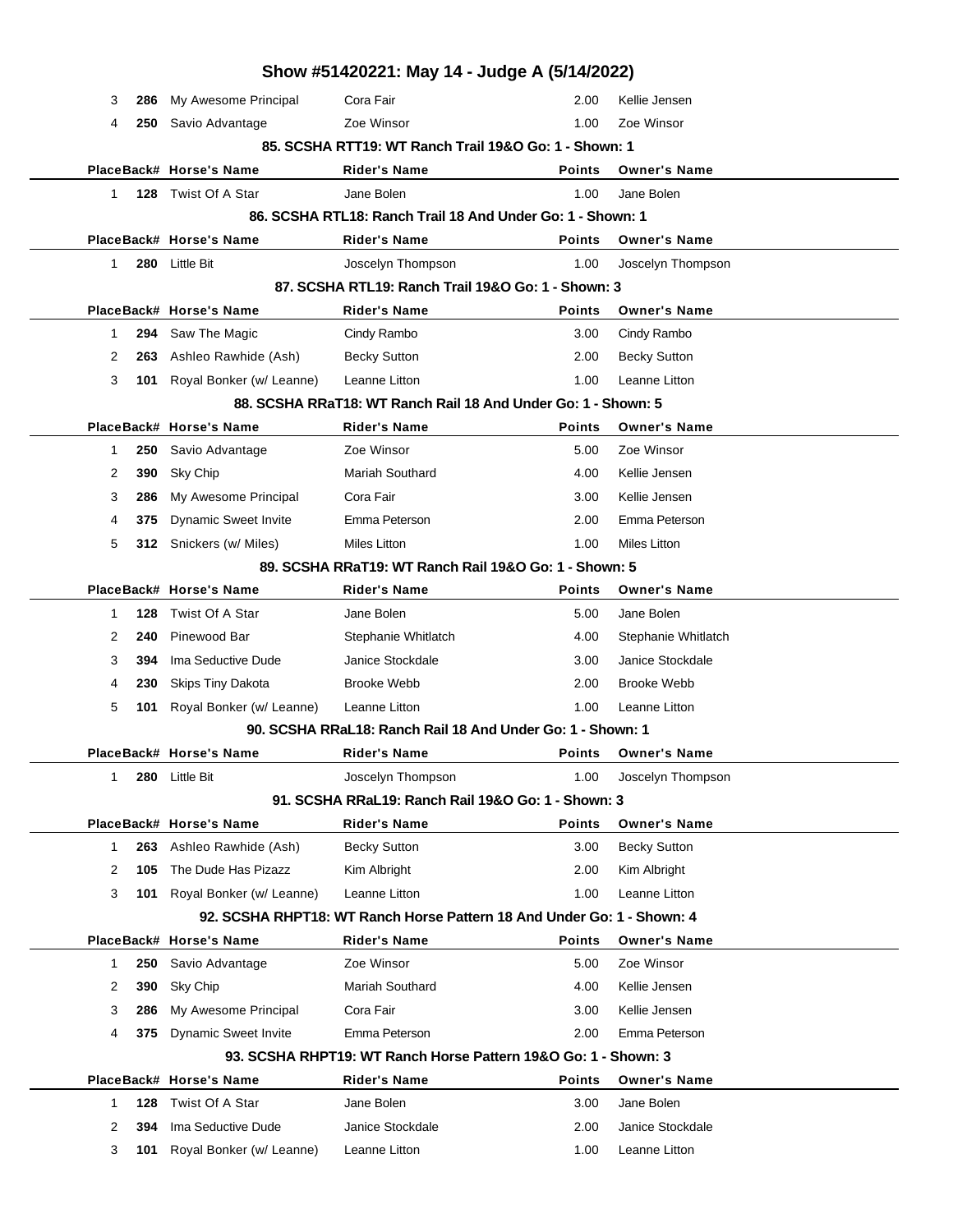### **94. SCSHA RHPL18: Ranch Horse Pattern 18 And Under Go: 1 - Shown: 1**

|                |     | PlaceBack# Horse's Name  | <b>Rider's Name</b>                                               | <b>Points</b> | <b>Owner's Name</b> |
|----------------|-----|--------------------------|-------------------------------------------------------------------|---------------|---------------------|
| 1              | 280 | <b>Little Bit</b>        | Joscelyn Thompson                                                 | 1.00          | Joscelyn Thompson   |
|                |     |                          | 95. SCSHA RHPL19: Ranch Horse Pattern 19&O Go: 1 - Shown: 3       |               |                     |
|                |     | PlaceBack# Horse's Name  | <b>Rider's Name</b>                                               | <b>Points</b> | <b>Owner's Name</b> |
|                | 263 | Ashleo Rawhide (Ash)     | <b>Becky Sutton</b>                                               | 3.00          | <b>Becky Sutton</b> |
| 2              | 294 | Saw The Magic            | Cindy Rambo                                                       | 2.00          | Cindy Rambo         |
| 3              | 101 | Royal Bonker (w/ Leanne) | Leanne Litton                                                     | 1.00          | Leanne Litton       |
|                |     |                          | 96. SCSHA RY: Reining 18&U Go: 1 - Shown: 1                       |               |                     |
|                |     | PlaceBack# Horse's Name  | <b>Rider's Name</b>                                               | <b>Points</b> | <b>Owner's Name</b> |
| 1              | 280 | Little Bit               | Joscelyn Thompson                                                 | 1.00          | Joscelyn Thompson   |
|                |     |                          | 98. SCSHA RHC: Ranch Horse Conformation All Ages Go: 1 - Shown: 7 |               |                     |
|                |     | PlaceBack# Horse's Name  | <b>Rider's Name</b>                                               | <b>Points</b> | <b>Owner's Name</b> |
| 1              | 250 | Savio Advantage          | Zoe Winsor                                                        | 6.00          | Zoe Winsor          |
| $\overline{2}$ | 105 | The Dude Has Pizazz      | Kim Albright                                                      | 5.00          | Kim Albright        |
| 3              | 294 | Saw The Magic            | Cindy Rambo                                                       | 4.00          | Cindy Rambo         |
| 4              | 128 | Twist Of A Star          | Jane Bolen                                                        | 3.00          | Jane Bolen          |
| 5              | 390 | Sky Chip                 | <b>Mariah Southard</b>                                            | 2.00          | Kellie Jensen       |
| 6              | 101 | Royal Bonker (w/ Leanne) | Leanne Litton                                                     | 1.00          | Leanne Litton       |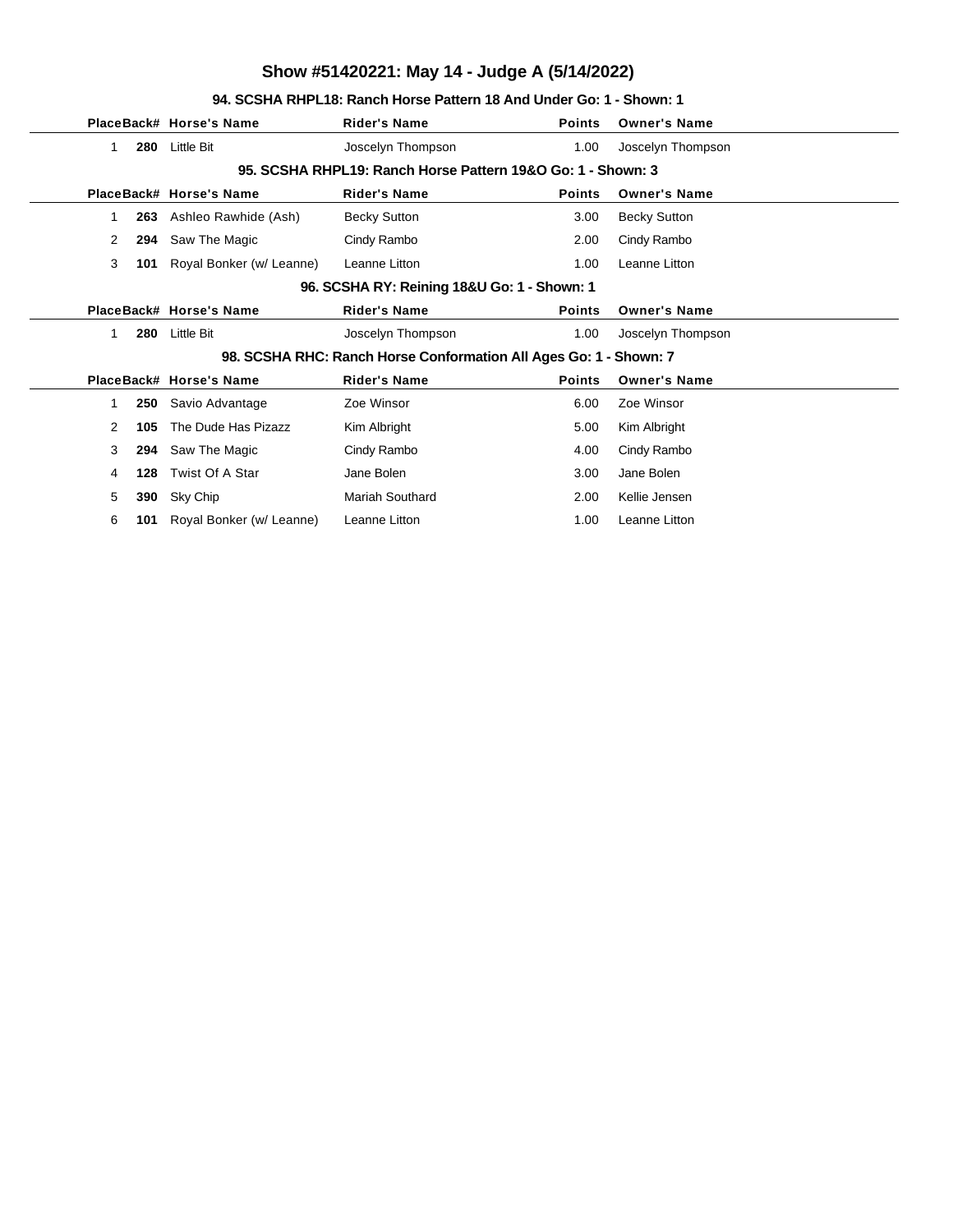### **1. SCSHA LL1: Longe Line Go: 1 - Shown: 1**

|                    | PlaceBack# Horse's Name                     | Rider's Name                                                   | <b>Points</b> | <b>Owner's Name</b>     |
|--------------------|---------------------------------------------|----------------------------------------------------------------|---------------|-------------------------|
| 270<br>1.          | Makin Movez                                 | Katlynn Bourne                                                 | 1.00          | Katlynn Bourne          |
|                    |                                             | 2. SCSHA HM: Mares At Halter Go: 1 - Shown: 3                  |               |                         |
|                    | PlaceBack# Horse's Name                     | <b>Rider's Name</b>                                            | <b>Points</b> | <b>Owner's Name</b>     |
| 201<br>1           | A Jazzy Notice                              | Austin St. John                                                | 3.00          | Austin St. John         |
| 2<br>230           | <b>Skips Tiny Dakota</b>                    | <b>Brooke Webb</b>                                             | 2.00          | <b>Brooke Webb</b>      |
| 3<br>188           | One Classy Cruzer                           | Reagan Ritcha                                                  | 1.00          | Reagan Ritcha           |
|                    |                                             | 3. SCSHA HG: Geldings At Halter Go: 1 - Shown: 11              |               |                         |
|                    | PlaceBack# Horse's Name                     | <b>Rider's Name</b>                                            | <b>Points</b> | <b>Owner's Name</b>     |
| 265<br>1           | <b>Texas Tea Seventeen</b>                  | <b>Irvin Crone</b>                                             | 6.00          | <b>Irvin Crone</b>      |
| 2<br>443           | Mega Harley                                 | <b>Stacy Hamontree</b>                                         | 5.00          | Stacy Hamontree         |
| 3<br>303           | <b>Twist And Titan</b>                      | Katlynn Bourne                                                 | 4.00          | Katlynn Bourne          |
| 105<br>4           | The Dude Has Pizazz                         | Kim Albright                                                   | 3.00          | Kim Albright            |
| 5<br>390           | Sky Chip                                    | <b>Mariah Southard</b>                                         | 2.00          | Kellie Jensen           |
| 6<br>414           | HF Highway Man (Shakey)                     | Kim Bothwell                                                   | 1.00          | Kim Bothwell            |
|                    |                                             | 4. SCSHA WWS: Walk Whoa Showmanship Go: 1 - Shown: 3           |               |                         |
|                    | PlaceBack# Horse's Name                     | <b>Rider's Name</b>                                            | <b>Points</b> | <b>Owner's Name</b>     |
| 1<br>460           | <b>BP Zipsational Diva</b>                  | Gabriel Boyd                                                   | 3.00          | Gabriel Boyd            |
| 2<br>107           | Frankly Modified (Franky)                   | Julia Stout-Crone                                              | 2.00          | Irvin Crone             |
| 3                  | 132 Pedro (w/ Kaelynn)                      | Kaelynn Duncan                                                 | 1.00          | Kaelynn Duncan          |
|                    |                                             | 5. SCSHA NSY: Novice Showmanship 18 And Under Go: 1 - Shown: 1 |               |                         |
|                    | PlaceBack# Horse's Name                     | <b>Rider's Name</b>                                            | <b>Points</b> | <b>Owner's Name</b>     |
| 1                  | <b>502</b> Rockin Miss Allie                | Avery Maxwell                                                  | 1.00          | <b>Avery Maxwell</b>    |
|                    |                                             | 6. SCSHA NSA: Novice Showmanship 19 And Over Go: 1 - Shown: 5  |               |                         |
|                    | PlaceBack# Horse's Name                     | <b>Rider's Name</b>                                            | <b>Points</b> | <b>Owner's Name</b>     |
| 303<br>1           | <b>Twist And Titan</b>                      | Katlynn Bourne                                                 | 5.00          | Katlynn Bourne          |
| 2<br>106           | Principle Invitation                        | Sarah Presley                                                  | 4.00          | Sarah Presley           |
| 3<br>287           | Fancy Alotta Zip                            | <b>Traci Nichols</b>                                           | 3.00          | <b>Traci Nichols</b>    |
| 4<br>201           | A Jazzy Notice                              | Austin St. John                                                | 2.00          | Austin St. John         |
| 5<br>443           | Mega Harley                                 | <b>Stacy Hamontree</b>                                         | 1.00          | <b>Stacy Hamontree</b>  |
|                    |                                             | 7. SCSHA S9: Showmanship 9&U Go: 1 - Shown: 6                  |               |                         |
|                    | PlaceBack# Horse's Name                     | <b>Rider's Name</b>                                            | <b>Points</b> | <b>Owner's Name</b>     |
| 188<br>$\mathbf 1$ | One Classy Cruzer                           | Reagan Ritcha                                                  | 6.00          | Reagan Ritcha           |
| 2<br>286           | My Awesome Principal                        | Cora Fair                                                      | 5.00          | Kellie Jensen           |
| 3<br>130           | Pedro (w/ Kylah)                            | Kylah Duncan                                                   | 4.00          | Kylah Duncan            |
| 4<br>450           | A Scarlet Invitation (w/Molly)              | Molly Roudybush                                                | 3.00          | Molly Roudybush         |
| 5<br>390           | Sky Chip                                    | Mariah Southard                                                | 2.00          | Kellie Jensen           |
| 6                  | 451 A Scarlet Invitation (w/                | <b>Bailey Roudybush</b>                                        | 1.00          | <b>Bailey Roudybush</b> |
|                    |                                             | 8. SCSHA S13: Showmanship 10-13 Go: 1 - Shown: 2               |               |                         |
|                    | PlaceBack# Horse's Name                     | <b>Rider's Name</b>                                            | <b>Points</b> | <b>Owner's Name</b>     |
| $\mathbf 1$<br>250 | Savio Advantage                             | Zoe Winsor                                                     | 2.00          | Zoe Winsor              |
| 2                  | 110 A Good Huckleberry (w/ Jax) Jax Johnson |                                                                | 1.00          | Jax Johnson             |
|                    |                                             | 9. SCSHA S18: Showmanship 14-18 Go: 1 - Shown: 2               |               |                         |
|                    | PlaceBack# Horse's Name                     | <b>Rider's Name</b>                                            | <b>Points</b> | <b>Owner's Name</b>     |
| 1<br>513           | My Way Downtown                             | Avery Maxwell                                                  | 2.00          | Avery Maxwell           |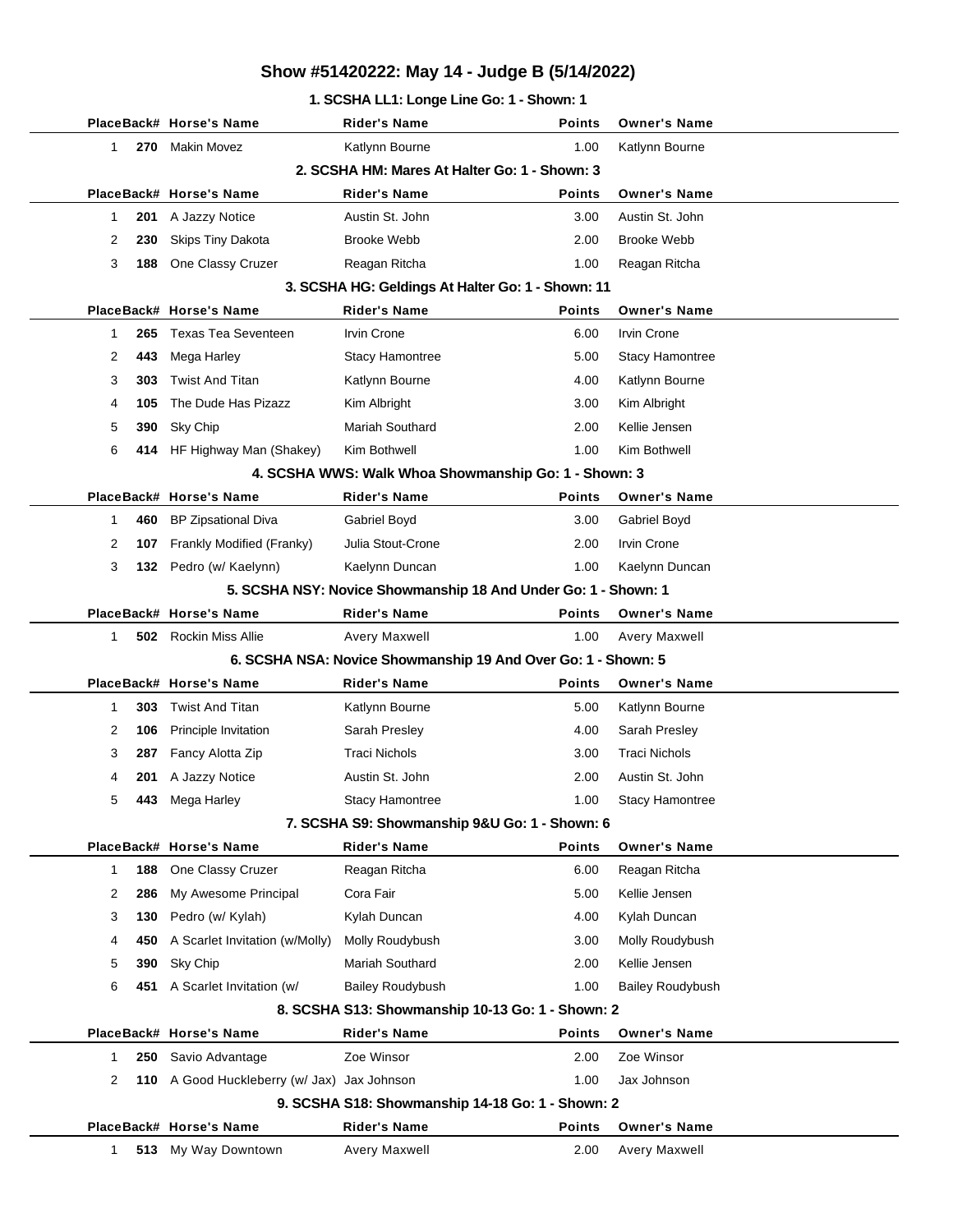|              |     |                             | Show #51420222: May 14 - Judge B (5/14/2022)                              |               |                      |  |
|--------------|-----|-----------------------------|---------------------------------------------------------------------------|---------------|----------------------|--|
| 2            |     | 191 Grand Slam Leguer       | <b>Brady Papay</b>                                                        | 1.00          | <b>Brady Papay</b>   |  |
|              |     |                             | 10. SCSHA S19: Showmanship 19&O Go: 1 - Shown: 5                          |               |                      |  |
|              |     | PlaceBack# Horse's Name     | <b>Rider's Name</b>                                                       | <b>Points</b> | <b>Owner's Name</b>  |  |
| $\mathbf{1}$ | 303 | <b>Twist And Titan</b>      | Katlynn Bourne                                                            | 5.00          | Katlynn Bourne       |  |
| 2            | 263 | Ashleo Rawhide (Ash)        | <b>Becky Sutton</b>                                                       | 4.00          | <b>Becky Sutton</b>  |  |
| 3            | 414 | HF Highway Man (Shakey)     | Kim Bothwell                                                              | 3.00          | Kim Bothwell         |  |
| 4            | 201 | A Jazzy Notice              | Austin St. John                                                           | 2.00          | Austin St. John      |  |
| 5            | 106 | Principle Invitation        | Sarah Presley                                                             | 1.00          | Sarah Presley        |  |
|              |     |                             | 11. SCSHA SS: Showmanship Select 50&O Go: 1 - Shown: 4                    |               |                      |  |
|              |     | PlaceBack# Horse's Name     | <b>Rider's Name</b>                                                       | <b>Points</b> | <b>Owner's Name</b>  |  |
| $\mathbf 1$  | 294 | Saw The Magic               | Cindy Rambo                                                               | 4.00          | Cindy Rambo          |  |
| 2            | 414 | HF Highway Man (Shakey)     | Kim Bothwell                                                              | 3.00          | Kim Bothwell         |  |
| 3            | 263 | Ashleo Rawhide (Ash)        | <b>Becky Sutton</b>                                                       | 2.00          | <b>Becky Sutton</b>  |  |
| 4            | 394 | Ima Seductive Dude          | Janice Stockdale                                                          | 1.00          | Janice Stockdale     |  |
|              |     |                             | 12. SCSHA PHUST: Practice Hunter Under Saddle Walk Trot Go: 1 - Shown: 3  |               |                      |  |
|              |     | PlaceBack# Horse's Name     | <b>Rider's Name</b>                                                       | <b>Points</b> | <b>Owner's Name</b>  |  |
| 0            | 164 | Diamond Trax (w/ Avery)     | Avery Jost                                                                | 0.00          | Avery Jost           |  |
| 0            | 287 | Fancy Alotta Zip            | <b>Traci Nichols</b>                                                      | 0.00          | <b>Traci Nichols</b> |  |
| 0            | 501 | Cuz My Hearthrob            | Avery Maxwell                                                             | 0.00          | Avery Maxwell        |  |
|              |     |                             | 13. SCSHA PHUSL: Practice Hunter Under Saddle Canter Go: 1 - Shown: 3     |               |                      |  |
|              |     | PlaceBack# Horse's Name     | <b>Rider's Name</b>                                                       | <b>Points</b> | <b>Owner's Name</b>  |  |
| 0            | 164 | Diamond Trax (w/ Avery)     | Avery Jost                                                                | 0.00          | Avery Jost           |  |
| 0            | 287 | Fancy Alotta Zip            | <b>Traci Nichols</b>                                                      | 0.00          | <b>Traci Nichols</b> |  |
| 0            | 501 | Cuz My Hearthrob            | Avery Maxwell                                                             | 0.00          | Avery Maxwell        |  |
|              |     |                             | 16. SCSHA HUST9: WT Hunter Under Saddle 9&U Go: 1 - Shown: 2              |               |                      |  |
|              |     | PlaceBack# Horse's Name     | <b>Rider's Name</b>                                                       | <b>Points</b> | <b>Owner's Name</b>  |  |
| 1            | 390 | Sky Chip                    | <b>Mariah Southard</b>                                                    | 2.00          | Kellie Jensen        |  |
| 2            | 286 | My Awesome Principal        | Cora Fair                                                                 | 1.00          | Kellie Jensen        |  |
|              |     |                             | 17. SCSHA HUST18: WT Hunter Under Saddle 10-18 Go: 1 - Shown: 2           |               |                      |  |
|              |     | PlaceBack# Horse's Name     | <b>Rider's Name</b>                                                       | <b>Points</b> | <b>Owner's Name</b>  |  |
| 1            | 250 | Savio Advantage             | Zoe Winsor                                                                | 2.00          | Zoe Winsor           |  |
| 2            | 375 | <b>Dynamic Sweet Invite</b> | Emma Peterson                                                             | 1.00          | Emma Peterson        |  |
|              |     |                             | 18. SCSHA HUST19: WT Hunter Under Saddle 19&O Go: 1 - Shown: 1            |               |                      |  |
|              |     | PlaceBack# Horse's Name     | <b>Rider's Name</b>                                                       | <b>Points</b> | <b>Owner's Name</b>  |  |
| $\mathbf 1$  |     | 240 Pinewood Bar            | Stephanie Whitlatch                                                       | 1.00          | Stephanie Whitlatch  |  |
|              |     |                             | 19. SCSHA NHUSY: Novice Hunter Under Saddle 18 And Under Go: 1 - Shown: 1 |               |                      |  |
|              |     | PlaceBack# Horse's Name     | <b>Rider's Name</b>                                                       | <b>Points</b> | <b>Owner's Name</b>  |  |
| $\mathbf{1}$ | 501 | Cuz My Hearthrob            | Avery Maxwell                                                             | 1.00          | Avery Maxwell        |  |
|              |     |                             | 27. SCSHA HSET9: WT Hunt Seat Equitation 9&U Go: 1 - Shown: 3             |               |                      |  |
|              |     | PlaceBack# Horse's Name     | <b>Rider's Name</b>                                                       | <b>Points</b> | <b>Owner's Name</b>  |  |
| $\mathbf{1}$ | 286 | My Awesome Principal        | Cora Fair                                                                 | 3.00          | Kellie Jensen        |  |
| 2            | 390 | Sky Chip                    | <b>Mariah Southard</b>                                                    | 2.00          | Kellie Jensen        |  |
| 3            | 164 | Diamond Trax (w/ Avery)     | Avery Jost                                                                | 1.00          | Avery Jost           |  |
|              |     |                             | 28. SCSHA HSET18: WT Hunt Seat Equitation 10-18 Go: 1 - Shown: 2          |               |                      |  |
|              |     | PlaceBack# Horse's Name     | <b>Rider's Name</b>                                                       | <b>Points</b> | <b>Owner's Name</b>  |  |
| $\mathbf{1}$ | 375 | <b>Dynamic Sweet Invite</b> | Emma Peterson                                                             | 2.00          | Emma Peterson        |  |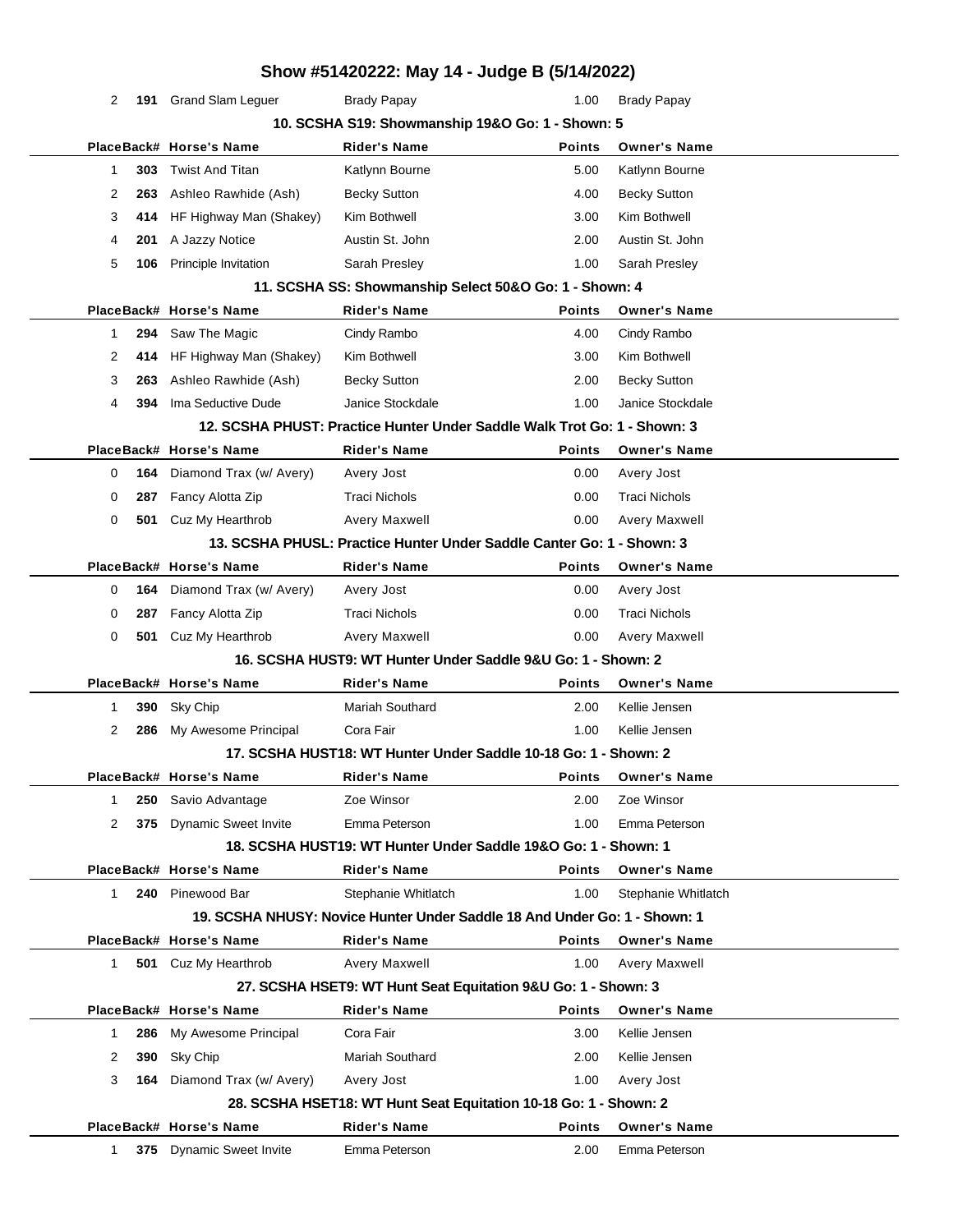|              |     |                            |                                           | Show #51420222: May 14 - Judge B (5/14/2022)                    |                      |  |
|--------------|-----|----------------------------|-------------------------------------------|-----------------------------------------------------------------|----------------------|--|
| 2            |     | 250 Savio Advantage        | Zoe Winsor                                | 1.00                                                            | Zoe Winsor           |  |
|              |     |                            |                                           | 29. SCSHA HSET19: WT Hunt Seat Equitation 19&O Go: 1 - Shown: 1 |                      |  |
|              |     | PlaceBack# Horse's Name    | <b>Rider's Name</b>                       | Points                                                          | <b>Owner's Name</b>  |  |
| 1            | 240 | Pinewood Bar               | Stephanie Whitlatch                       | 1.00                                                            | Stephanie Whitlatch  |  |
|              |     |                            |                                           | 34. SCSHA HSEL18: Hunt Seat Equitation 14-18 Go: 1 - Shown: 1   |                      |  |
|              |     | PlaceBack# Horse's Name    | <b>Rider's Name</b>                       | <b>Points</b>                                                   | <b>Owner's Name</b>  |  |
| $\mathbf{1}$ |     | 513 My Way Downtown        | Avery Maxwell                             | 1.00                                                            | Avery Maxwell        |  |
|              |     |                            |                                           | 38. SCSHA EWDSWT: EWD Showmanship Independent Go: 1 - Shown: 1  |                      |  |
|              |     | PlaceBack# Horse's Name    | <b>Rider's Name</b>                       | <b>Points</b>                                                   | <b>Owner's Name</b>  |  |
| 1            |     | 261 Darlin Lily            | Ben Johnson                               | 1.00                                                            | Ben Johnson          |  |
|              |     |                            | 39. SCSHA LEAD: Leadline Go: 1 - Shown: 4 |                                                                 |                      |  |
|              |     | PlaceBack# Horse's Name    | <b>Rider's Name</b>                       | <b>Points</b>                                                   | <b>Owner's Name</b>  |  |
| $\mathbf 1$  | 107 | Frankly Modified (Franky)  | Julia Stout-Crone                         | 4.00                                                            | Irvin Crone          |  |
| 2            | 202 | Marshmallow (W/ Tagert)    | Tagert St. John                           | 3.00                                                            | Tagert St. John      |  |
| 3            | 241 | Woody                      | Paizley Whitlatch                         | 2.00                                                            | Paizley Whitlatch    |  |
| 4            | 300 | Royal Bunker (w/ Royce)    | Royce Litton                              | 1.00                                                            | Royce Litton         |  |
|              |     |                            |                                           | 40. SCSHA WWWP: Walk Whoa Western Pleasure Go: 1 - Shown: 6     |                      |  |
|              |     | PlaceBack# Horse's Name    | <b>Rider's Name</b>                       | <b>Points</b>                                                   | <b>Owner's Name</b>  |  |
| 1            | 313 | Snickers (w/ Alexis)       | <b>Alexis Litton</b>                      | 6.00                                                            | Alexis Litton        |  |
| 2            | 107 | Frankly Modified (Franky)  | Julia Stout-Crone                         | 5.00                                                            | <b>Irvin Crone</b>   |  |
| 3            | 300 | Royal Bunker (w/ Royce)    | Royce Litton                              | 4.00                                                            | Royce Litton         |  |
| 4            | 460 | <b>BP Zipsational Diva</b> | Gabriel Boyd                              | 3.00                                                            | Gabriel Boyd         |  |
| 5            | 202 | Marshmallow (W/ Tagert)    | Tagert St. John                           | 2.00                                                            | Tagert St. John      |  |
| 6            |     | 132 Pedro (w/ Kaelynn)     | Kaelynn Duncan                            | 1.00                                                            | Kaelynn Duncan       |  |
|              |     |                            |                                           | 41. SCSHA WWH: Walk Whoa Horsemanship Go: 1 - Shown: 6          |                      |  |
|              |     | PlaceBack# Horse's Name    | <b>Rider's Name</b>                       | <b>Points</b>                                                   | <b>Owner's Name</b>  |  |
| 1            | 313 | Snickers (w/ Alexis)       | <b>Alexis Litton</b>                      | 6.00                                                            | Alexis Litton        |  |
| 2            | 132 | Pedro (w/ Kaelynn)         | Kaelynn Duncan                            | 5.00                                                            | Kaelynn Duncan       |  |
| 3            | 107 | Frankly Modified (Franky)  | Julia Stout-Crone                         | 4.00                                                            | <b>Irvin Crone</b>   |  |
| 4            | 300 | Royal Bunker (w/ Royce)    | Royce Litton                              | 3.00                                                            | Royce Litton         |  |
| 5            | 202 | Marshmallow (W/Tagert)     | Tagert St. John                           | 2.00                                                            | Tagert St. John      |  |
| 6            | 460 | BP Zipsational Diva        | Gabriel Boyd                              | 1.00                                                            | Gabriel Boyd         |  |
|              |     |                            |                                           | 42. SCSHA WWT: Walk Whoa Trail Go: 1 - Shown: 5                 |                      |  |
|              |     | PlaceBack# Horse's Name    | <b>Rider's Name</b>                       | <b>Points</b>                                                   | <b>Owner's Name</b>  |  |
| 1            | 313 | Snickers (w/ Alexis)       | <b>Alexis Litton</b>                      | 5.00                                                            | <b>Alexis Litton</b> |  |
| 2            | 202 | Marshmallow (W/Tagert)     | Tagert St. John                           | 4.00                                                            | Tagert St. John      |  |
| 3            | 460 | <b>BP Zipsational Diva</b> | Gabriel Boyd                              | 3.00                                                            | Gabriel Boyd         |  |
| 4            | 132 | Pedro (w/ Kaelynn)         | Kaelynn Duncan                            | 2.00                                                            | Kaelynn Duncan       |  |
| 5            | 300 | Royal Bunker (w/ Royce)    | Royce Litton                              | 1.00                                                            | Royce Litton         |  |
|              |     |                            |                                           | 43. SCSHA 2LWP: 2 Year Old Western Pleasure Go: 1 - Shown: 1    |                      |  |
|              |     | PlaceBack# Horse's Name    | <b>Rider's Name</b>                       | <b>Points</b>                                                   | <b>Owner's Name</b>  |  |
| 1            | 119 | <b>Blue Boonin Doll</b>    | Jenilee Hawley                            | 1.00                                                            | Jenilee Hawley       |  |
|              |     |                            |                                           | 45. SCSHA EWDPWT: EWD Pleasure Independent Go: 1 - Shown: 1     |                      |  |
|              |     | PlaceBack# Horse's Name    | <b>Rider's Name</b>                       | <b>Points</b>                                                   | <b>Owner's Name</b>  |  |
| 1            | 261 | Darlin Lily                | Ben Johnson                               | 1.00                                                            | Ben Johnson          |  |
|              |     |                            |                                           | 46. SCSHA EWDHS: EWD Horsmanship Supported Go: 1 - Shown: 1     |                      |  |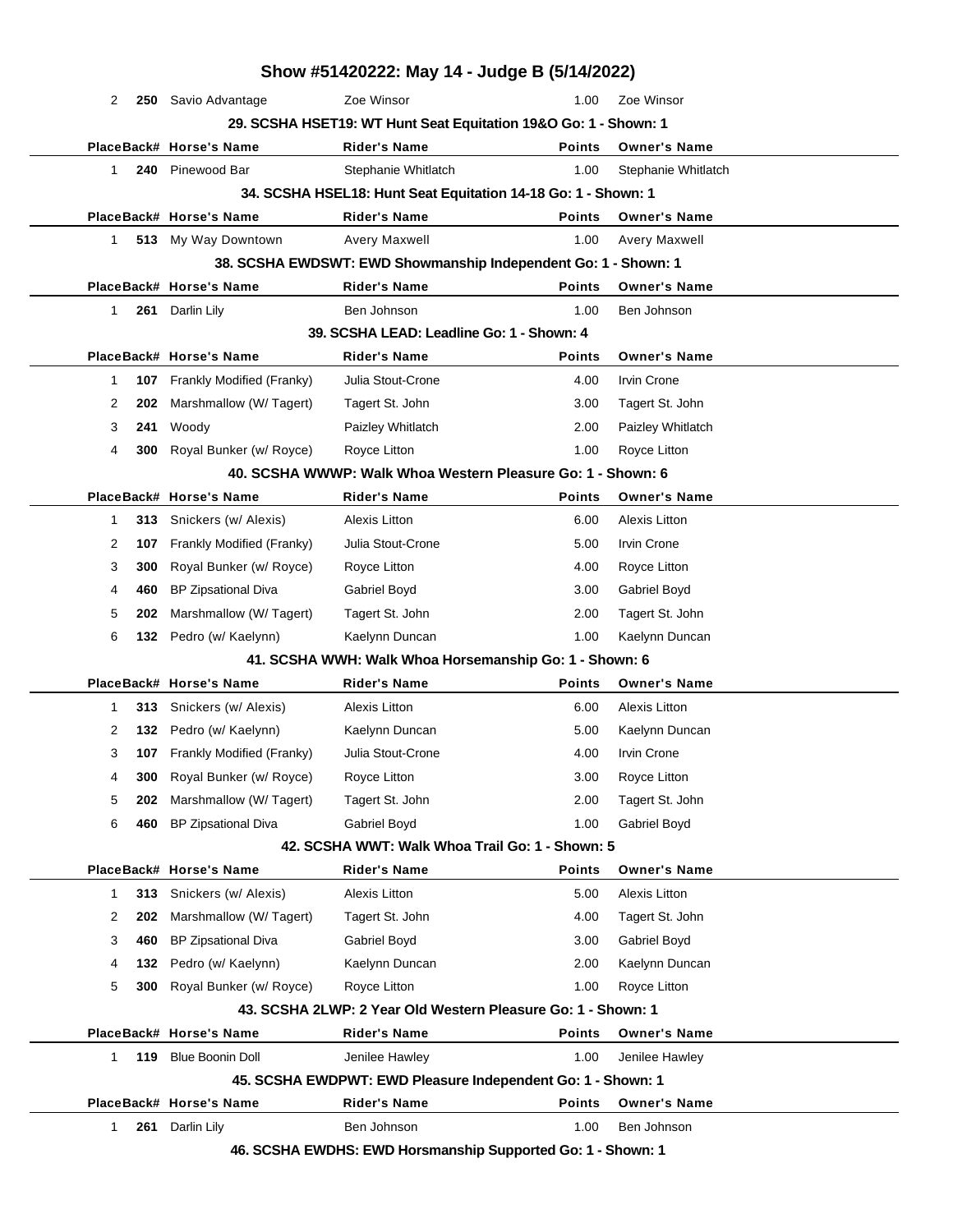|          |     |                                             | Show #51420222: May 14 - Judge B (5/14/2022)                                                |               |                                 |
|----------|-----|---------------------------------------------|---------------------------------------------------------------------------------------------|---------------|---------------------------------|
|          |     | PlaceBack# Horse's Name                     | <b>Rider's Name</b>                                                                         | <b>Points</b> | <b>Owner's Name</b>             |
| 1        | 261 | Darlin Lily                                 | Ben Johnson                                                                                 | 1.00          | Ben Johnson                     |
|          |     |                                             | 48. SCSHA EWDTS: EWD Trail Supported Go: 1 - Shown: 1                                       |               |                                 |
|          |     | PlaceBack# Horse's Name                     | <b>Rider's Name</b>                                                                         | <b>Points</b> | <b>Owner's Name</b>             |
| 1        |     | 261 Darlin Lily                             | Ben Johnson                                                                                 | 1.00          | Ben Johnson                     |
|          |     |                                             | 50. SCSHA PWPT: Practice Western Pleasure Walk Trot Go: 1 - Shown: 1                        |               |                                 |
|          |     | PlaceBack# Horse's Name                     | <b>Rider's Name</b>                                                                         | <b>Points</b> | <b>Owner's Name</b>             |
| 0        |     | 110 A Good Huckleberry (w/ Jax) Jax Johnson |                                                                                             | 0.00          | Jax Johnson                     |
|          |     |                                             | 51. SCSHA PWPL: Practice Western Pleasure Lope Go: 1 - Shown: 1                             |               |                                 |
|          |     | PlaceBack# Horse's Name                     | <b>Rider's Name</b>                                                                         | Points        | <b>Owner's Name</b>             |
| $\Omega$ |     | 164 Diamond Trax (w/ Avery)                 | Avery Jost                                                                                  | 0.00          | Avery Jost                      |
|          |     |                                             | 53. SCSHA OWPT: WT Western Pleasure Open Go: 1 - Shown: 3                                   |               |                                 |
|          |     | PlaceBack# Horse's Name                     | <b>Rider's Name</b>                                                                         | <b>Points</b> | <b>Owner's Name</b>             |
| 1        | 130 | Pedro (w/ Kylah)                            | Kylah Duncan                                                                                | 3.00          | Kylah Duncan                    |
| 2        | 414 | HF Highway Man (Shakey)                     | Kim Bothwell                                                                                | 2.00          | Kim Bothwell                    |
| 3        | 188 | One Classy Cruzer                           | Reagan Ritcha                                                                               | 1.00          | Reagan Ritcha                   |
|          |     |                                             | 54. SCSHA WPT9: WT Western Pleasure 9&U Go: 1 - Shown: 6                                    |               |                                 |
|          |     | PlaceBack# Horse's Name                     | <b>Rider's Name</b>                                                                         | <b>Points</b> | <b>Owner's Name</b>             |
| 1        | 390 | Sky Chip                                    | <b>Mariah Southard</b>                                                                      | 6.00          | Kellie Jensen                   |
| 2        | 286 | My Awesome Principal                        | Cora Fair                                                                                   | 5.00          | Kellie Jensen                   |
| 3        | 188 | One Classy Cruzer                           | Reagan Ritcha                                                                               | 4.00          | Reagan Ritcha                   |
| 4        | 451 | A Scarlet Invitation (w/                    | <b>Bailey Roudybush</b>                                                                     | 3.00          | <b>Bailey Roudybush</b>         |
| 5        | 312 | Snickers (w/ Miles)                         | <b>Miles Litton</b>                                                                         | 2.00          | <b>Miles Litton</b>             |
| 6        | 164 | Diamond Trax (w/ Avery)                     | Avery Jost                                                                                  | 1.00          | Avery Jost                      |
|          |     |                                             | 55. SCSHA WPT18: WT Western Pleasure 10-18 Go: 1 - Shown: 3                                 |               |                                 |
|          |     | PlaceBack# Horse's Name                     | <b>Rider's Name</b>                                                                         | <b>Points</b> | <b>Owner's Name</b>             |
| 1        | 264 | Glory Investment (w/ Harper) Harper Jost    |                                                                                             | 3.00          | Harper Jost                     |
| 2        | 250 | Savio Advantage                             | Zoe Winsor                                                                                  | 2.00          | Zoe Winsor                      |
| 3        |     | 110 A Good Huckleberry (w/ Jax) Jax Johnson |                                                                                             | 1.00          | Jax Johnson                     |
|          |     |                                             | 56. SCSHA WPT19: WT Western Pleasure 19&O Go: 1 - Shown: 4                                  |               |                                 |
|          |     | PlaceBack# Horse's Name                     | Rider's Name                                                                                | <b>Points</b> | <b>Owner's Name</b>             |
| 1        | 221 | <b>Big Zipperman</b>                        | Shirley Brown                                                                               | 4.00          | Shirley Brown                   |
| 2        | 394 | Ima Seductive Dude                          | Janice Stockdale                                                                            | 3.00          | Janice Stockdale                |
| 3        | 128 | Twist Of A Star                             | Jane Bolen                                                                                  | 2.00          | Jane Bolen                      |
| 4        |     | 414 HF Highway Man (Shakey)                 | Kim Bothwell                                                                                | 1.00          | Kim Bothwell                    |
|          |     |                                             | 57. SCSHA NWPY: Novice Western Pleasure 18 And Under Go: 1 - Shown: 1                       |               |                                 |
|          |     | PlaceBack# Horse's Name                     | <b>Rider's Name</b>                                                                         | <b>Points</b> | <b>Owner's Name</b>             |
| 1        | 502 | Rockin Miss Allie                           | Avery Maxwell                                                                               | 1.00          | Avery Maxwell                   |
|          |     | PlaceBack# Horse's Name                     | 58. SCSHA NWPA: Novice Western Pleasure 19 And Over Go: 1 - Shown: 2<br><b>Rider's Name</b> | <b>Points</b> | <b>Owner's Name</b>             |
|          |     |                                             |                                                                                             |               |                                 |
| 1        | 303 | <b>Twist And Titan</b>                      | Katlynn Bourne<br>Leanne Litton                                                             | 2.00<br>1.00  | Katlynn Bourne<br>Leanne Litton |
| 2        | 101 | Royal Bonker (w/ Leanne)                    | 59. SCSHA WPL9: Western Pleasure 9&U Go: 1 - Shown: 2                                       |               |                                 |
|          |     | PlaceBack# Horse's Name                     | <b>Rider's Name</b>                                                                         | <b>Points</b> | <b>Owner's Name</b>             |
| 1        | 130 | Pedro (w/ Kylah)                            | Kylah Duncan                                                                                | 2.00          | Kylah Duncan                    |
| 2        | 450 |                                             | Molly Roudybush                                                                             | 1.00          | Molly Roudybush                 |
|          |     | A Scarlet Invitation (w/Molly)              |                                                                                             |               |                                 |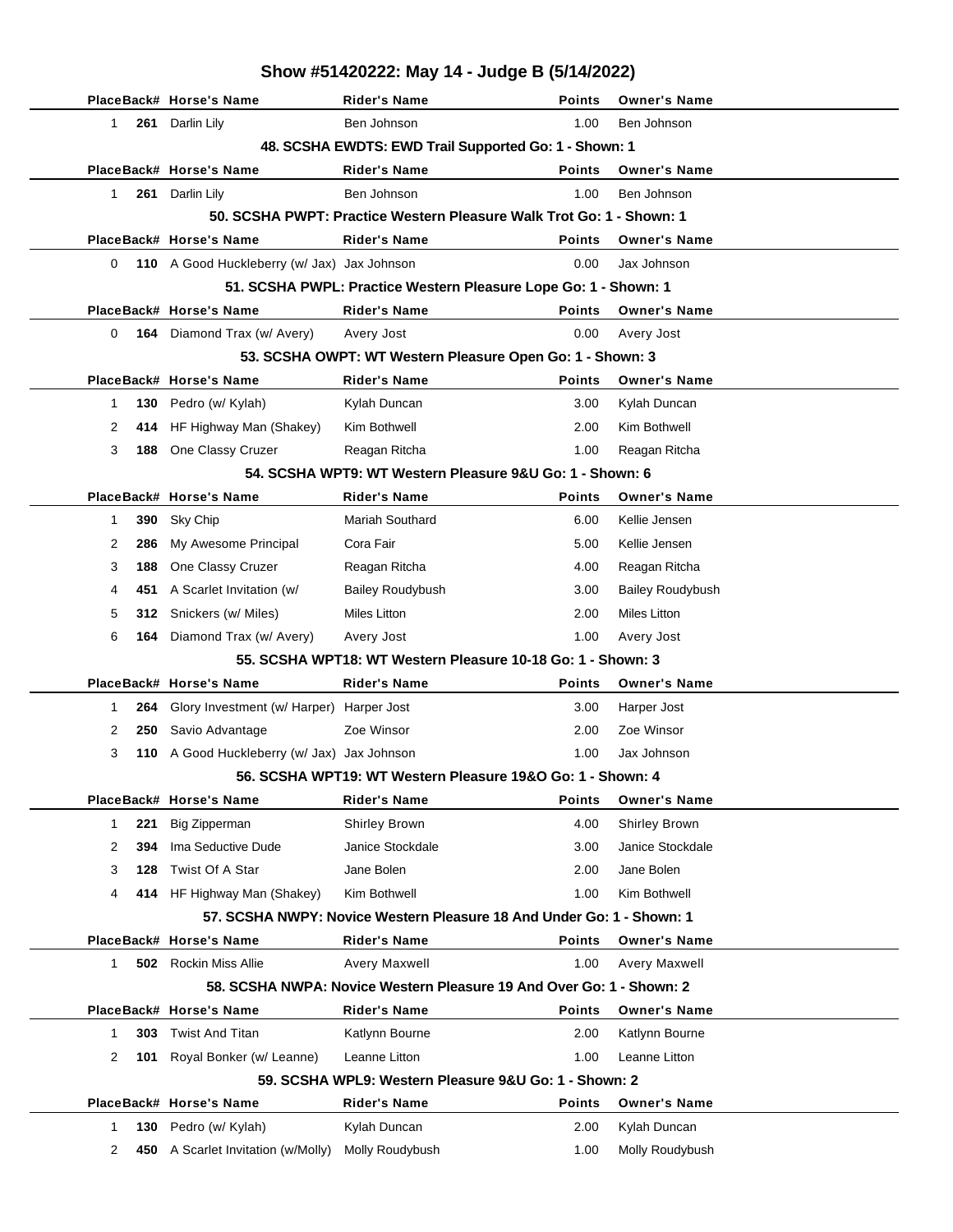**62. SCSHA WPL19: Western Pleasure 19&O Go: 1 - Shown: 3**

|                     | PlaceBack# Horse's Name                  | Rider's Name                                                     | <b>Points</b> | <b>Owner's Name</b>                  |
|---------------------|------------------------------------------|------------------------------------------------------------------|---------------|--------------------------------------|
| 383<br>1            | Willa Be An Asset                        | Rachael Kruse                                                    | 3.00          | Rachael Kruse                        |
| 2<br>131            | Pedro (w/ Brittany)                      | <b>Brittany Miller</b>                                           | 2.00          | <b>Brittany Miller</b>               |
| 3<br>443            | Mega Harley                              | <b>Stacy Hamontree</b>                                           | 1.00          | Stacy Hamontree                      |
|                     |                                          | 63. SCSHA WPLS: Western Pleasure Select Go: 1 - Shown: 2         |               |                                      |
|                     | PlaceBack# Horse's Name                  | Rider's Name                                                     | Points        | <b>Owner's Name</b>                  |
| 443<br>1.           | Mega Harley                              | <b>Stacy Hamontree</b>                                           | 2.00          | <b>Stacy Hamontree</b>               |
| 2<br>105            | The Dude Has Pizazz                      | Kim Albright                                                     | 1.00          | Kim Albright                         |
|                     |                                          | 65. SCSHA HT9: WT Horsemanship 9&U Go: 1 - Shown: 6              |               |                                      |
|                     | PlaceBack# Horse's Name                  | <b>Rider's Name</b>                                              | <b>Points</b> | <b>Owner's Name</b>                  |
| 390<br>1            | Sky Chip                                 | Mariah Southard                                                  | 6.00          | Kellie Jensen                        |
| 2<br>312            | Snickers (w/ Miles)                      | Miles Litton                                                     | 5.00          | Miles Litton                         |
| 3<br>164            | Diamond Trax (w/ Avery)                  | Avery Jost                                                       | 4.00          | Avery Jost                           |
| 4<br>188            | One Classy Cruzer                        | Reagan Ritcha                                                    | 3.00          | Reagan Ritcha                        |
| 5<br>286            | My Awesome Principal                     | Cora Fair                                                        | 2.00          | Kellie Jensen                        |
| 6                   | 451 A Scarlet Invitation (w/             | <b>Bailey Roudybush</b>                                          | 1.00          | <b>Bailey Roudybush</b>              |
|                     |                                          | 66. SCSHA HT18: WT Horsemanship 10-18 Go: 1 - Shown: 3           |               |                                      |
|                     | PlaceBack# Horse's Name                  | <b>Rider's Name</b>                                              | <b>Points</b> | <b>Owner's Name</b>                  |
| 1<br>250            | Savio Advantage                          | Zoe Winsor                                                       | 3.00          | Zoe Winsor                           |
| 2<br>264            | Glory Investment (w/ Harper) Harper Jost |                                                                  | 2.00          | Harper Jost                          |
| 3<br>110            | A Good Huckleberry (w/ Jax) Jax Johnson  |                                                                  | 1.00          | Jax Johnson                          |
|                     |                                          | 67. SCSHA HT19: WT Horsemanship 19&O Go: 1 - Shown: 4            |               |                                      |
|                     |                                          |                                                                  |               |                                      |
|                     | PlaceBack# Horse's Name                  | <b>Rider's Name</b>                                              | <b>Points</b> | <b>Owner's Name</b>                  |
| 394<br>1            | Ima Seductive Dude                       | Janice Stockdale                                                 | 4.00          | Janice Stockdale                     |
| 2<br>221            | <b>Big Zipperman</b>                     | Shirley Brown                                                    | 3.00          | Shirley Brown                        |
| 3<br>128            | Twist Of A Star                          | Jane Bolen                                                       | 2.00          | Jane Bolen                           |
| 4                   | 414 HF Highway Man (Shakey)              | Kim Bothwell                                                     | 1.00          | Kim Bothwell                         |
|                     |                                          | 68. SCSHA NHY: Novice Horsemanship 18 And Under Go: 1 - Shown: 1 |               |                                      |
|                     | PlaceBack# Horse's Name                  | <b>Rider's Name</b>                                              | <b>Points</b> | <b>Owner's Name</b>                  |
| $\mathbf{1}$        | <b>502</b> Rockin Miss Allie             | Avery Maxwell                                                    | 1.00          | <b>Avery Maxwell</b>                 |
|                     |                                          | 69. SCSHA NHA: Novice Horsemanship 19 And Over Go: 1 - Shown: 2  |               |                                      |
|                     | PlaceBack# Horse's Name                  | <b>Rider's Name</b>                                              | <b>Points</b> | <b>Owner's Name</b>                  |
| $\mathbf{1}$<br>303 | <b>Twist And Titan</b>                   | Katlynn Bourne                                                   | 2.00          | Katlynn Bourne                       |
| 2<br>101            | Royal Bonker (w/ Leanne)                 | Leanne Litton                                                    | 1.00          | Leanne Litton                        |
|                     |                                          | 70. SCSHA HL9: Horsemanship 9&U Go: 1 - Shown: 2                 |               |                                      |
|                     | PlaceBack# Horse's Name                  | <b>Rider's Name</b>                                              | <b>Points</b> | <b>Owner's Name</b>                  |
| 130<br>1            | Pedro (w/ Kylah)                         | Kylah Duncan                                                     | 2.00          | Kylah Duncan                         |
| 2                   | 450 A Scarlet Invitation (w/Molly)       | Molly Roudybush                                                  | 1.00          | Molly Roudybush                      |
|                     |                                          | 71. SCSHA HL13: Horsemanship 10-13 Go: 1 - Shown: 1              |               |                                      |
|                     | PlaceBack# Horse's Name                  | Rider's Name                                                     | <b>Points</b> | <b>Owner's Name</b>                  |
| $\mathbf{1}$<br>280 | Little Bit                               | Joscelyn Thompson                                                | 1.00          | Joscelyn Thompson                    |
|                     |                                          | 72. SCSHA HL18: Horsemanship 14-18 Go: 1 - Shown: 1              |               |                                      |
|                     | PlaceBack# Horse's Name                  | <b>Rider's Name</b>                                              | <b>Points</b> | <b>Owner's Name</b><br>Avery Maxwell |

**73. SCSHA HL19: Horsemanship 19&O Go: 1 - Shown: 3**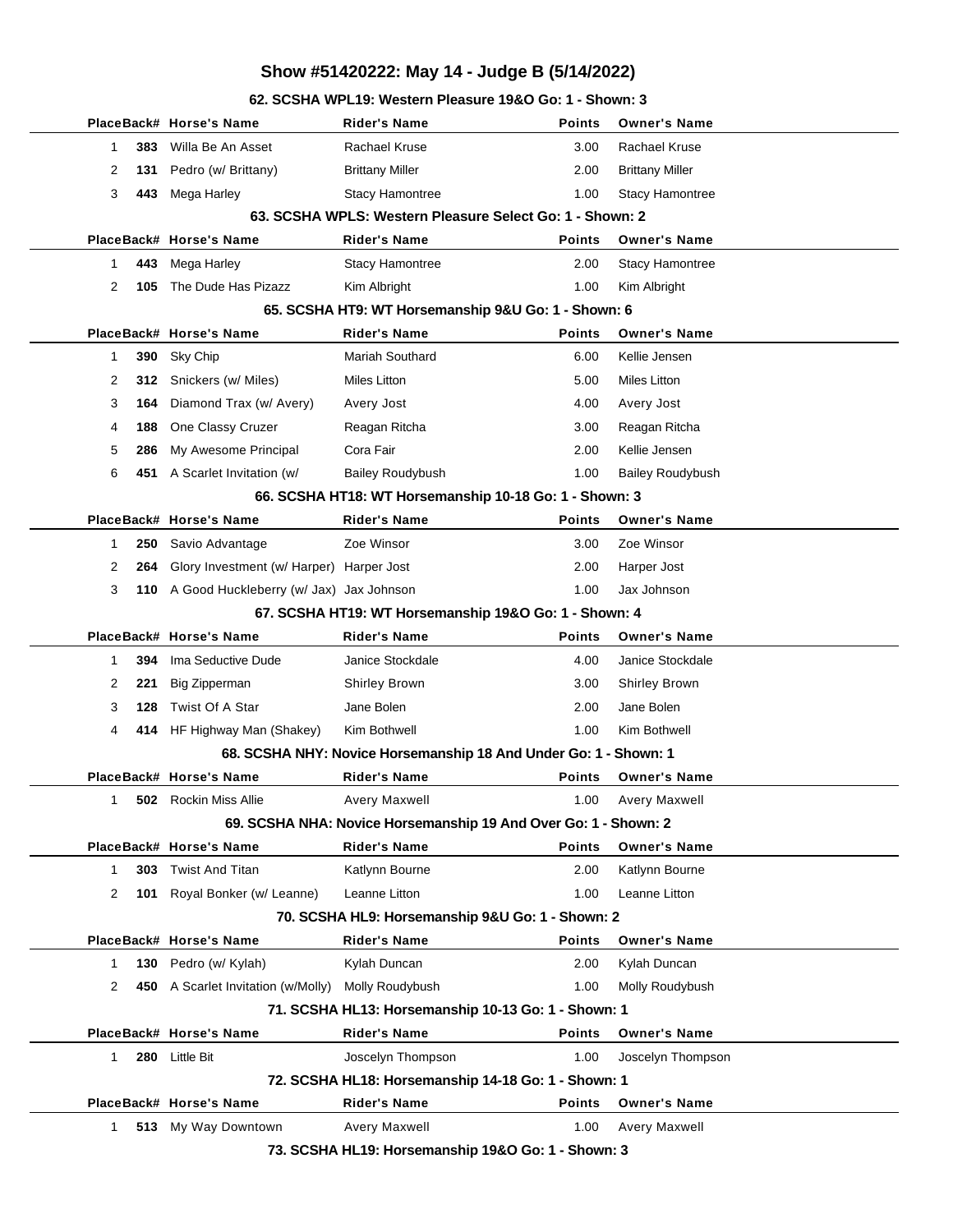|                                                               |     | PlaceBack# Horse's Name                      | Rider's Name                                             | <b>Points</b>  | <b>Owner's Name</b>                      |  |  |  |
|---------------------------------------------------------------|-----|----------------------------------------------|----------------------------------------------------------|----------------|------------------------------------------|--|--|--|
| 1                                                             | 383 | Willa Be An Asset                            | <b>Rachael Kruse</b>                                     | 3.00           | Rachael Kruse                            |  |  |  |
| 2                                                             | 131 | Pedro (w/ Brittany)                          | <b>Brittany Miller</b>                                   | 2.00           | <b>Brittany Miller</b>                   |  |  |  |
| 3                                                             | 303 | <b>Twist And Titan</b>                       | Katlynn Bourne                                           | 1.00           | Katlynn Bourne                           |  |  |  |
|                                                               |     |                                              | 74. SCSHA HLS: Horsemanship Select Go: 1 - Shown: 3      |                |                                          |  |  |  |
|                                                               |     | PlaceBack# Horse's Name                      | Rider's Name                                             | Points         | <b>Owner's Name</b>                      |  |  |  |
| 1                                                             | 294 | Saw The Magic                                | Cindy Rambo                                              | 3.00           | Cindy Rambo                              |  |  |  |
| 2                                                             | 263 | Ashleo Rawhide (Ash)                         | <b>Becky Sutton</b>                                      | 2.00           | <b>Becky Sutton</b>                      |  |  |  |
| 3                                                             | 105 | The Dude Has Pizazz                          | Kim Albright                                             | 1.00           | Kim Albright                             |  |  |  |
| 75. SCSHA GWR: Green Western Riding Go: 1 - Shown: 1          |     |                                              |                                                          |                |                                          |  |  |  |
|                                                               |     | PlaceBack# Horse's Name                      | <b>Rider's Name</b>                                      | <b>Points</b>  | <b>Owner's Name</b>                      |  |  |  |
| 1                                                             |     | 383 Willa Be An Asset                        | <b>Rachael Kruse</b>                                     | 1.00           | Rachael Kruse                            |  |  |  |
| 76. SCSHA IHT: In Hand Trail Go: 1 - Shown: 1                 |     |                                              |                                                          |                |                                          |  |  |  |
|                                                               |     | PlaceBack# Horse's Name                      | <b>Rider's Name</b>                                      | <b>Points</b>  | <b>Owner's Name</b>                      |  |  |  |
| $\mathbf{1}$                                                  |     | 181 I Say Bring It On                        | Austin St. John                                          | 1.00           | Austin St. John                          |  |  |  |
|                                                               |     |                                              | 78. SCSHA TT18: WT Trail 18 & Under Go: 1 - Shown: 6     |                |                                          |  |  |  |
|                                                               |     | PlaceBack# Horse's Name                      | <b>Rider's Name</b>                                      | Points         | <b>Owner's Name</b>                      |  |  |  |
| 1                                                             | 250 | Savio Advantage                              | Zoe Winsor                                               | 6.00           | Zoe Winsor                               |  |  |  |
| 2                                                             | 375 | <b>Dynamic Sweet Invite</b>                  | Emma Peterson                                            | 5.00           | Emma Peterson                            |  |  |  |
| 3                                                             | 286 | My Awesome Principal                         | Cora Fair                                                | 4.00           | Kellie Jensen                            |  |  |  |
| DQ                                                            | 188 | One Classy Cruzer                            | Reagan Ritcha                                            | 0.00           | Reagan Ritcha                            |  |  |  |
| DQ                                                            | 451 | A Scarlet Invitation (w/                     | <b>Bailey Roudybush</b>                                  | 0.00           | <b>Bailey Roudybush</b>                  |  |  |  |
| DQ                                                            | 390 | Sky Chip                                     | <b>Mariah Southard</b>                                   | 0.00           | Kellie Jensen                            |  |  |  |
|                                                               |     |                                              | 79. SCSHA TT19: WT Trail 19and Over Go: 1 - Shown: 3     |                |                                          |  |  |  |
|                                                               |     | PlaceBack# Horse's Name                      | <b>Rider's Name</b>                                      | Points         | <b>Owner's Name</b>                      |  |  |  |
| 1                                                             | 394 | Ima Seductive Dude                           | Janice Stockdale                                         | 3.00           | Janice Stockdale                         |  |  |  |
| DQ                                                            | 221 | Big Zipperman                                | <b>Shirley Brown</b>                                     | 0.00           | Shirley Brown                            |  |  |  |
| DQ                                                            | 128 | Twist Of A Star                              | Jane Bolen                                               | 0.00           | Jane Bolen                               |  |  |  |
|                                                               |     |                                              | 81. SCSHA NTA: Novice Trail 19 And Over Go: 1 - Shown: 2 |                |                                          |  |  |  |
|                                                               |     | PlaceBack# Horse's Name                      | <b>Rider's Name</b>                                      | Points         | <b>Owner's Name</b>                      |  |  |  |
| 1                                                             | 303 | <b>Twist And Titan</b>                       | Katlynn Bourne                                           | 2.00           | Katlynn Bourne                           |  |  |  |
| 2                                                             | 101 | Royal Bonker (w/ Leanne)                     | Leanne Litton                                            | 1.00           | Leanne Litton                            |  |  |  |
|                                                               |     |                                              | 82. SCSHA TL18: Trail 18 And Under Go: 1 - Shown: 2      |                |                                          |  |  |  |
| 1                                                             | 280 | PlaceBack# Horse's Name<br><b>Little Bit</b> | Rider's Name<br>Joscelyn Thompson                        | Points<br>2.00 | <b>Owner's Name</b><br>Joscelyn Thompson |  |  |  |
| DQ                                                            |     | 450 A Scarlet Invitation (w/Molly)           | Molly Roudybush                                          | 0.00           | Molly Roudybush                          |  |  |  |
|                                                               |     |                                              | 83. SCSHA TL19: Trail 19&O Go: 1 - Shown: 4              |                |                                          |  |  |  |
|                                                               |     | PlaceBack# Horse's Name                      | <b>Rider's Name</b>                                      | Points         | <b>Owner's Name</b>                      |  |  |  |
| $\mathbf{1}$                                                  | 294 | Saw The Magic                                | Cindy Rambo                                              | 4.00           | Cindy Rambo                              |  |  |  |
| 2                                                             | 263 | Ashleo Rawhide (Ash)                         | <b>Becky Sutton</b>                                      | 3.00           | <b>Becky Sutton</b>                      |  |  |  |
| 3                                                             | 303 | <b>Twist And Titan</b>                       | Katlynn Bourne                                           | 2.00           | Katlynn Bourne                           |  |  |  |
| 4                                                             | 131 | Pedro (w/ Brittany)                          | <b>Brittany Miller</b>                                   | 1.00           | <b>Brittany Miller</b>                   |  |  |  |
| 84. SCSHA RTT18: WT Ranch Trail 18 And Under Go: 1 - Shown: 4 |     |                                              |                                                          |                |                                          |  |  |  |
|                                                               |     | PlaceBack# Horse's Name                      | Rider's Name                                             | Points         | <b>Owner's Name</b>                      |  |  |  |
| 1                                                             | 375 | <b>Dynamic Sweet Invite</b>                  | Emma Peterson                                            | 4.00           | Emma Peterson                            |  |  |  |
| 2                                                             | 286 | My Awesome Principal                         | Cora Fair                                                | 3.00           | Kellie Jensen                            |  |  |  |
|                                                               |     |                                              |                                                          |                |                                          |  |  |  |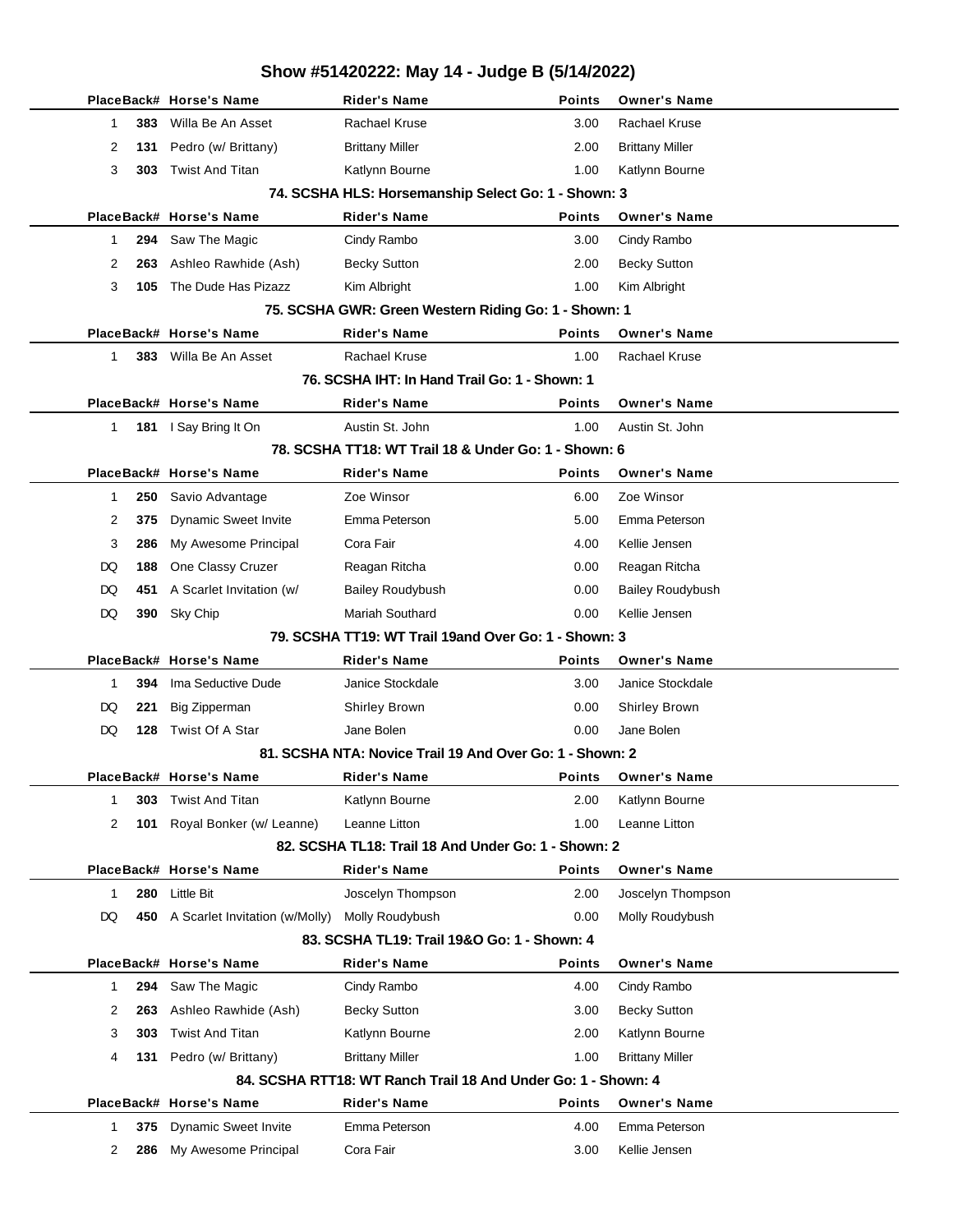| Show #51420222: May 14 - Judge B (5/14/2022)                           |     |                             |                                                               |               |                     |  |  |
|------------------------------------------------------------------------|-----|-----------------------------|---------------------------------------------------------------|---------------|---------------------|--|--|
| 3                                                                      | 390 | Sky Chip                    | <b>Mariah Southard</b>                                        | 2.00          | Kellie Jensen       |  |  |
| 4                                                                      | 250 | Savio Advantage             | Zoe Winsor                                                    | 1.00          | Zoe Winsor          |  |  |
| 85. SCSHA RTT19: WT Ranch Trail 19&O Go: 1 - Shown: 1                  |     |                             |                                                               |               |                     |  |  |
|                                                                        |     | PlaceBack# Horse's Name     | Rider's Name                                                  | <b>Points</b> | <b>Owner's Name</b> |  |  |
| 1                                                                      |     | 128 Twist Of A Star         | Jane Bolen                                                    | 1.00          | Jane Bolen          |  |  |
|                                                                        |     |                             | 86. SCSHA RTL18: Ranch Trail 18 And Under Go: 1 - Shown: 1    |               |                     |  |  |
|                                                                        |     | PlaceBack# Horse's Name     | <b>Rider's Name</b>                                           | <b>Points</b> | <b>Owner's Name</b> |  |  |
| 1                                                                      |     | 280 Little Bit              | Joscelyn Thompson                                             | 1.00          | Joscelyn Thompson   |  |  |
|                                                                        |     |                             | 87. SCSHA RTL19: Ranch Trail 19&O Go: 1 - Shown: 3            |               |                     |  |  |
|                                                                        |     | PlaceBack# Horse's Name     | Rider's Name                                                  | <b>Points</b> | <b>Owner's Name</b> |  |  |
| $\mathbf 1$                                                            | 294 | Saw The Magic               | Cindy Rambo                                                   | 3.00          | Cindy Rambo         |  |  |
| 2                                                                      | 263 | Ashleo Rawhide (Ash)        | <b>Becky Sutton</b>                                           | 2.00          | <b>Becky Sutton</b> |  |  |
| 3                                                                      | 101 | Royal Bonker (w/ Leanne)    | Leanne Litton                                                 | 1.00          | Leanne Litton       |  |  |
|                                                                        |     |                             | 88. SCSHA RRaT18: WT Ranch Rail 18 And Under Go: 1 - Shown: 5 |               |                     |  |  |
|                                                                        |     | PlaceBack# Horse's Name     | <b>Rider's Name</b>                                           | <b>Points</b> | <b>Owner's Name</b> |  |  |
| 1                                                                      | 312 | Snickers (w/ Miles)         | Miles Litton                                                  | 5.00          | <b>Miles Litton</b> |  |  |
| 2                                                                      | 250 | Savio Advantage             | Zoe Winsor                                                    | 4.00          | Zoe Winsor          |  |  |
| 3                                                                      | 390 | Sky Chip                    | <b>Mariah Southard</b>                                        | 3.00          | Kellie Jensen       |  |  |
| 4                                                                      | 286 | My Awesome Principal        | Cora Fair                                                     | 2.00          | Kellie Jensen       |  |  |
| 5                                                                      | 375 | <b>Dynamic Sweet Invite</b> | Emma Peterson                                                 | 1.00          | Emma Peterson       |  |  |
|                                                                        |     |                             | 89. SCSHA RRaT19: WT Ranch Rail 19&O Go: 1 - Shown: 5         |               |                     |  |  |
|                                                                        |     | PlaceBack# Horse's Name     | Rider's Name                                                  | <b>Points</b> | <b>Owner's Name</b> |  |  |
| $\mathbf{1}$                                                           | 240 | Pinewood Bar                | Stephanie Whitlatch                                           | 5.00          | Stephanie Whitlatch |  |  |
| 2                                                                      | 101 | Royal Bonker (w/ Leanne)    | Leanne Litton                                                 | 4.00          | Leanne Litton       |  |  |
| 3                                                                      | 128 | Twist Of A Star             | Jane Bolen                                                    | 3.00          | Jane Bolen          |  |  |
| 4                                                                      | 230 | Skips Tiny Dakota           | <b>Brooke Webb</b>                                            | 2.00          | <b>Brooke Webb</b>  |  |  |
| 5                                                                      | 394 | Ima Seductive Dude          | Janice Stockdale                                              | 1.00          | Janice Stockdale    |  |  |
|                                                                        |     |                             | 90. SCSHA RRaL18: Ranch Rail 18 And Under Go: 1 - Shown: 1    |               |                     |  |  |
|                                                                        |     | PlaceBack# Horse's Name     | Rider's Name                                                  | <b>Points</b> | <b>Owner's Name</b> |  |  |
| 1                                                                      | 280 | Little Bit                  | Joscelyn Thompson                                             | 1.00          | Joscelyn Thompson   |  |  |
|                                                                        |     |                             | 91. SCSHA RRaL19: Ranch Rail 19&O Go: 1 - Shown: 3            |               |                     |  |  |
|                                                                        |     | PlaceBack# Horse's Name     | <b>Rider's Name</b>                                           | <b>Points</b> | <b>Owner's Name</b> |  |  |
| $\mathbf 1$                                                            | 263 | Ashleo Rawhide (Ash)        | <b>Becky Sutton</b>                                           | 3.00          | <b>Becky Sutton</b> |  |  |
| 2                                                                      | 101 | Royal Bonker (w/ Leanne)    | Leanne Litton                                                 | 2.00          | Leanne Litton       |  |  |
| 3                                                                      | 105 | The Dude Has Pizazz         | Kim Albright                                                  | 1.00          | Kim Albright        |  |  |
| 92. SCSHA RHPT18: WT Ranch Horse Pattern 18 And Under Go: 1 - Shown: 4 |     |                             |                                                               |               |                     |  |  |
|                                                                        |     | PlaceBack# Horse's Name     | <b>Rider's Name</b>                                           | <b>Points</b> | <b>Owner's Name</b> |  |  |
| 1                                                                      | 390 | Sky Chip                    | <b>Mariah Southard</b>                                        | 5.00          | Kellie Jensen       |  |  |
| 2                                                                      | 250 | Savio Advantage             | Zoe Winsor                                                    | 4.00          | Zoe Winsor          |  |  |
| 3                                                                      | 286 | My Awesome Principal        | Cora Fair                                                     | 3.00          | Kellie Jensen       |  |  |
| 4                                                                      | 375 | <b>Dynamic Sweet Invite</b> | Emma Peterson                                                 | 2.00          | Emma Peterson       |  |  |
| 93. SCSHA RHPT19: WT Ranch Horse Pattern 19&O Go: 1 - Shown: 3         |     |                             |                                                               |               |                     |  |  |
|                                                                        |     | PlaceBack# Horse's Name     | <b>Rider's Name</b>                                           | <b>Points</b> | <b>Owner's Name</b> |  |  |
| 1                                                                      | 128 | Twist Of A Star             | Jane Bolen                                                    | 3.00          | Jane Bolen          |  |  |
| 2                                                                      | 101 | Royal Bonker (w/ Leanne)    | Leanne Litton                                                 | 2.00          | Leanne Litton       |  |  |
| 3                                                                      | 394 | Ima Seductive Dude          | Janice Stockdale                                              | 1.00          | Janice Stockdale    |  |  |